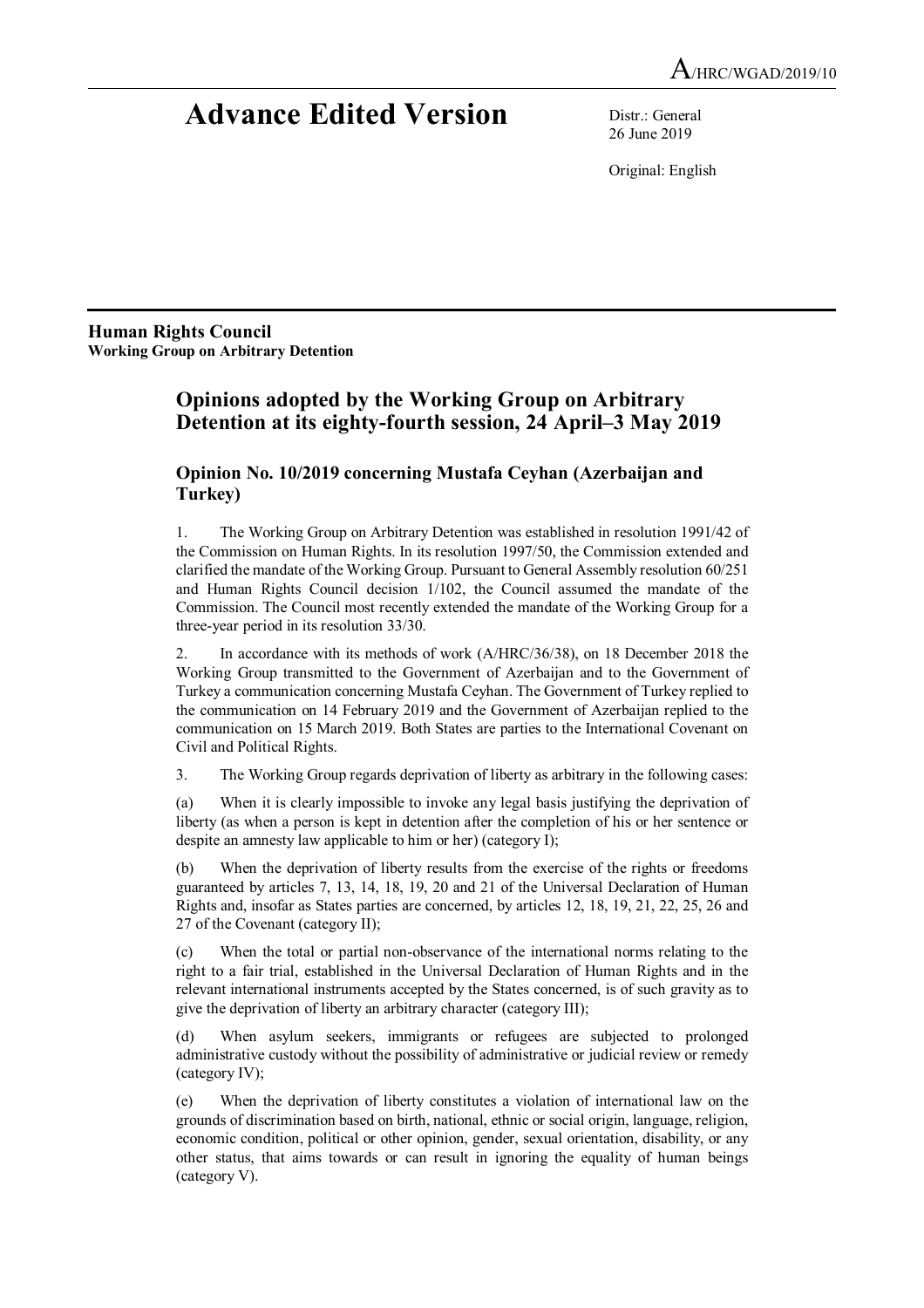# **Submissions**

#### *Communication from the source*

4. Mustafa Ceyhan, born in 1974, is a Turkish citizen who has been residing in Georgia for the past four years. He is a business person who has owned and managed a car sales business. He is married and has two sons. His usual place of residence is Batumi, Georgia.

# Context

5. According to the source, since 2014, the Government of Turkey has pursued a persistent, coordinated and systematic campaign against Hizmet/Gülen movement institutions and individuals in the country and abroad by claiming that they are an extension of a "parallel State". Ever since, many members, or simply alleged sympathizers, of the Hizmet/Gülen movement have been routinely subjected, inter alia, to seizure of property, arbitrary detention and arrest, and ill-treatment and punishment. The source alleges that an unprecedented purge targeting citizens from all walks of life, in particular the education, media, military and justice sectors, is still ongoing – with measures introduced under the umbrella of the state of emergency and the measures after the state of emergency severely limiting individual rights and liberties.

6. Furthermore, the source notes the serious situation facing Turkish nationals in Azerbaijan, with several individuals having been detained and deported to Turkey without due process and any possibility of challenging their detention. According to the source, there is currently no avenue for the victim to receive redress either in Turkey or in Azerbaijan.

# Arrest and detention in Azerbaijan

7. The source reports that on 20 April 2017, Mr. Ceyhan was arrested at the Kirmizi Kopru (Red Bridge) border crossing point (between Georgia and Azerbaijan), by the Azerbaijani border police. The Kirmizi Kopru border crossing point is located south of the Georgian capital, Tbilisi. As Mr. Ceyhan crossed into Azerbaijan, the Azerbaijani police informed him that his passport was invalid, and arrested him immediately. The Azerbaijani authorities charged Mr. Ceyhan with crossing the border illegally.

8. The source submits that the incident follows a wider pattern. From July 2016 to December 2017, the authorities in Turkey revoked 234,419 passports of those living in Turkey.<sup>1</sup> Allegedly, in order to prevent Turkish dissidents abroad from travelling, Turkish authorities employ different methods, including deprivation of nationality, refusal to provide consular services, and non-registration of births, resulting in children being born stateless.

9. According to the source, another method applied is false declarations made by unknown individuals (probably State agents) to the authorities in Turkey that a passport of an individual has been lost, so that the passport is cancelled without the knowledge of its holder. The victims in such cases, including Mr. Ceyhan, are unaware of the cancellation of their passports, and only find out about it when attempting to cross an international border. In some cases, such as the case of Mr. Ceyhan, the cancellation of the passport has devastating consequences. In other cases, victims have been able to escape arrest and subsequent transfer to Turkey.

10. The source submits that Azerbaijan, however, harshly penalized Mr. Ceyhan for his alleged "unlawful entry". In April 2017, Mr. Ceyhan was sentenced by Gazakh District Court in Azerbaijan to one year's imprisonment, in the absence of any wrongdoing.

# Request for extradition to Turkey

11. The source submits that after serving an unfair one-year prison sentence for allegedly having attempted to enter Azerbaijan with a cancelled passport, Mr. Ceyhan was due for

<sup>&</sup>lt;sup>1</sup> Turkey Purge, "Turkish interior minister: 55,665 jailed, 234,419 passports revoked since coup attempt", 13 December 2017, available at

https://turkeypurge.com/turkish-interior-minister-55665-jailed-234419-passports-revoked-since-coupattempt.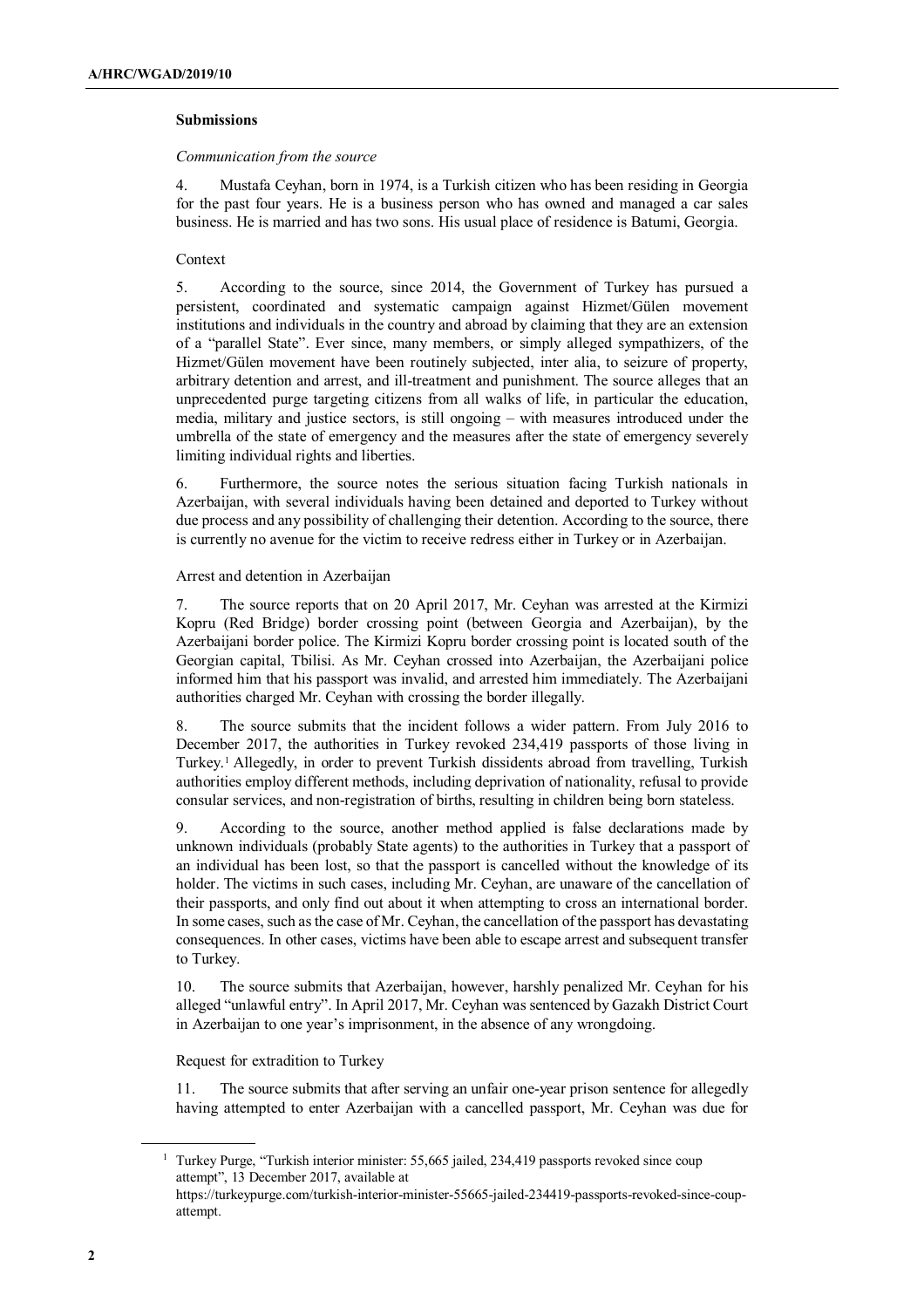release in April 2018. However, while he was serving the sentence, the Government of Turkey lodged a request with the Azerbaijani authorities for his extradition to Turkey, on reportedly fabricated charges of alleged membership of a terrorist organization. The source notes that the Government of Turkey has designated the Hizmet/Gülen movement as a terrorist organization.

12. The source reports that at the time of the arrest and illegal transfer, Mr. Ceyhan's request for international protection was under consideration. The Office of the United Nations High Commissioner for Refugees (UNHCR) in Azerbaijan issued a protection letter in respect of Mr. Ceyhan, which was valid at least until 20 June 2018.

Hearing before the court in Baku to decide on the extradition request by Turkey

13. The source reports that the court hearing to decide on the extradition request by Turkey was initially scheduled for 30 April 2018. However, the hearing was rescheduled for 26 April 2018, without the lawyers for Mr. Ceyhan being informed and aware of this important procedural fact. According to the source, this was part of an overall plan to ensure that Mr. Ceyhan would be detained, disappeared and later transferred to Turkey, in the absence of any witnesses. The lawyers for Mr. Ceyhan only learned about this important change in the schedule by chance, and consequently attended the hearing.

14. The source reports that on 26 April 2018, Mr. Ceyhan was brought before the Baku Court on Grave Crimes. After hearing arguments from Mr. Ceyhan's lawyers, the Ministry of Justice of Azerbaijan, the Prosecutor General's Office of Azerbaijan, and the representative of the Embassy of Turkey, the judge decided not to extradite Mr. Ceyhan to Turkey and ordered his immediate release.

Forcible abduction on 26 April 2018 and illegal transfer to Turkey

15. The source submits that pursuant to the court's ruling, Mr. Ceyhan was released. As Mr. Ceyhan and his lawyers were leaving the court, at around 12 noon, Mr. Ceyhan was forcibly abducted in front of the court by a group of eight men from the Azerbaijani intelligence services and the State Migration Service of Azerbaijan, using a black Range Rover vehicle with the number plate 90 PR 665. The vehicle then left, heading in an unknown direction. After the abduction, Mr. Ceyhan's lawyers called the United Nations office for help, to no avail. Mr. Ceyhan's wife in Batumi, Georgia, was informed about the abduction on the same day, at around 5 p.m.

16. The source expresses its concern that Mr. Ceyhan was reportedly tortured following his abduction in Azerbaijan. Mr. Ceyhan received electric shocks two or three times, until he passed out. He was shown video footage of his sons in a minibus coming from school and was threatened that they would be kidnapped unless he gave up his resistance and came to the airport to be transferred by plane to Turkey.

17. The source reports that while details of the illegal transfer are unknown, Turkish media outlets reported on 27 April 2018 that the International Criminal Police Organization (INTERPOL) in Baku had illegally and clandestinely transferred Mr. Ceyhan to Istanbul, where he had been remanded in custody.<sup>2</sup> Azerbaijani media also reported on the abduction at around the same time, specifying that Mr. Ceyhan had been handed over at Istanbul Atatürk Airport by members of the Azerbaijani police.<sup>3</sup> According to the source, the behaviour by the Turkish authorities in this case appears consistent with other cases and follows a pattern of even "parading" before television cameras those abducted and illegally transferred, once they have been forcibly brought to Turkey.

18. The source submits that the procedure that seems to have been carried out in the case of Mr. Ceyhan, with the Azerbaijani police accompanying the victim to Turkey, constitutes a forcible removal and expulsion. The source argues that none of the guarantees provided in the domestic legal framework and in article 13 of the Covenant were observed. In addition, the Azerbaijani authorities are in breach of the relevant provisions of protocol 7 to the

<sup>2</sup> See www.hurriyet.com.tr/azerbaycanda-tutuklu-bulunan-fetocu-istanbula-40819358.

<sup>3</sup> See http://axar.az/news/toplum/270678.html.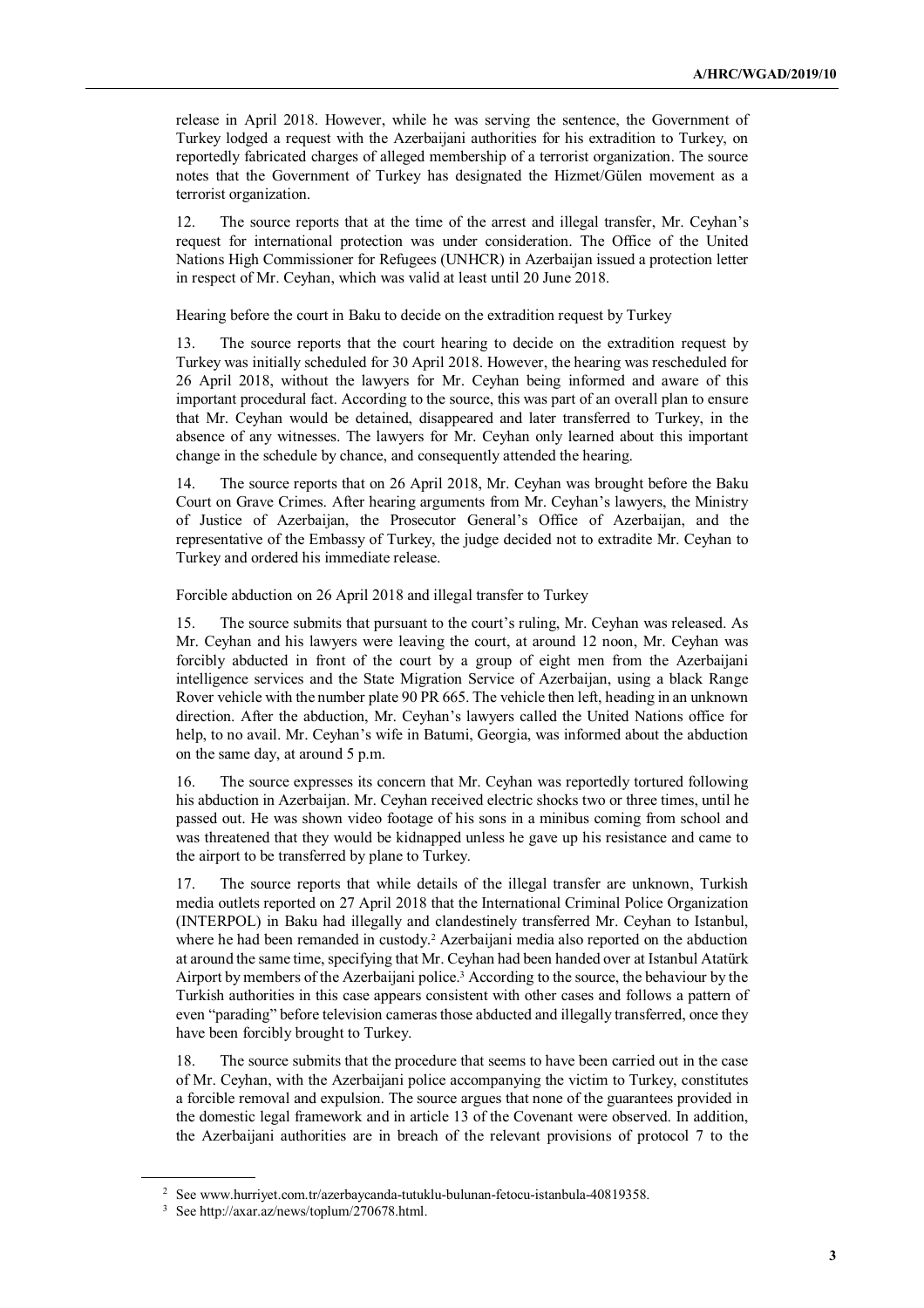Convention for the Protection of Human Rights and Fundamental Freedoms (European Convention on Human Rights), to which Azerbaijan has been a contracting party since 1 July 2002.

# Detention in Turkey

19. The source reports that for several weeks, it was not possible to establish the whereabouts of Mr. Ceyhan, until his relatives found out that he had been remanded in custody in Istanbul. Mr. Ceyhan remains in custody, accused of membership of a terrorist organization. Family members of Mr. Ceyhan have little information regarding the current health, legal and other conditions of Mr. Ceyhan in Turkish prisons.

20. In light of all the above, the source submits that the deprivation of liberty of Mr. Ceyhan is arbitrary under categories I, III and V of the Working Group.

#### *Responses from the Governments to the communications*

21. On 18 December 2018, the Working Group transmitted the allegations from the source to the Government of Azerbaijan and the Government of Turkey, under its regular communication procedure.

22. The Working Group requested the Government of Azerbaijan to provide it with detailed information about the situation of Mr. Ceyhan, and clarify the legal provisions justifying his deprivation of liberty from 20 April 2017 to 27 April 2018, as well as its compatibility with the obligations of Azerbaijan under international human rights law, particularly in regard to the treaties ratified by the State.

23. The Working Group requested the Government of Turkey to provide it with detailed information about the situation of Mr. Ceyhan, and clarify the legal provisions justifying his continued detention, as well as its compatibility with the obligations of Turkey under international human rights law, particularly in regard to the treaties ratified by the State. Moreover, the Working Group called upon the Government of Turkey to ensure Mr. Ceyhan's physical and mental integrity.

#### Response from the Government of Azerbaijan

24. On 14 February 2019, the Government of Azerbaijan requested an extension to the deadline, which was granted, with the new deadline set as 18 March 2019.

25. In its reply of 15 March 2019, the Government of Azerbaijan states that the deprivation of the applicant's liberty from 20 April 2017 to 27 April 2018 was in accordance with the law and was compatible with the obligations of Azerbaijan under international human rights law.

26. The Government of Azerbaijan states that Mr. Ceyhan's case has already been referred to the European Court of Human Rights. The Government therefore requests that the Working Group transmit Mr. Ceyhan's case to the European Court of Human Rights in accordance with paragraph 33 (d) (ii) of the Working Group's methods of work.

27. The Government states that it considers the applicant's allegations to be unfounded and unsubstantiated. Azerbaijan is a party to almost all vital international human rights treaties and has always honoured commitments and obligations undertaken before the international bodies, especially with respect to human rights. Furthermore, the Government is committed to the principles of the universality, interdependence and indivisibility of all human rights and fundamental freedoms. These commitments are expressed in the Constitution of Azerbaijan, where article 12 expressly provides that human rights and freedoms are the highest objective of the State, and article 28 ensures that everyone has the right to liberty, which may be restricted only as specified by law.

28. The Government submits that on 20 April 2017, Mr. Ceyhan attempted to cross the border from Georgia at the Sixli checkpoint, in Gazakh district, with fake documents, and was apprehended by State border service officers. On 24 April 2017, he was charged with attempting to illegally cross the State border, under article 29, 318.1 of the Criminal Code of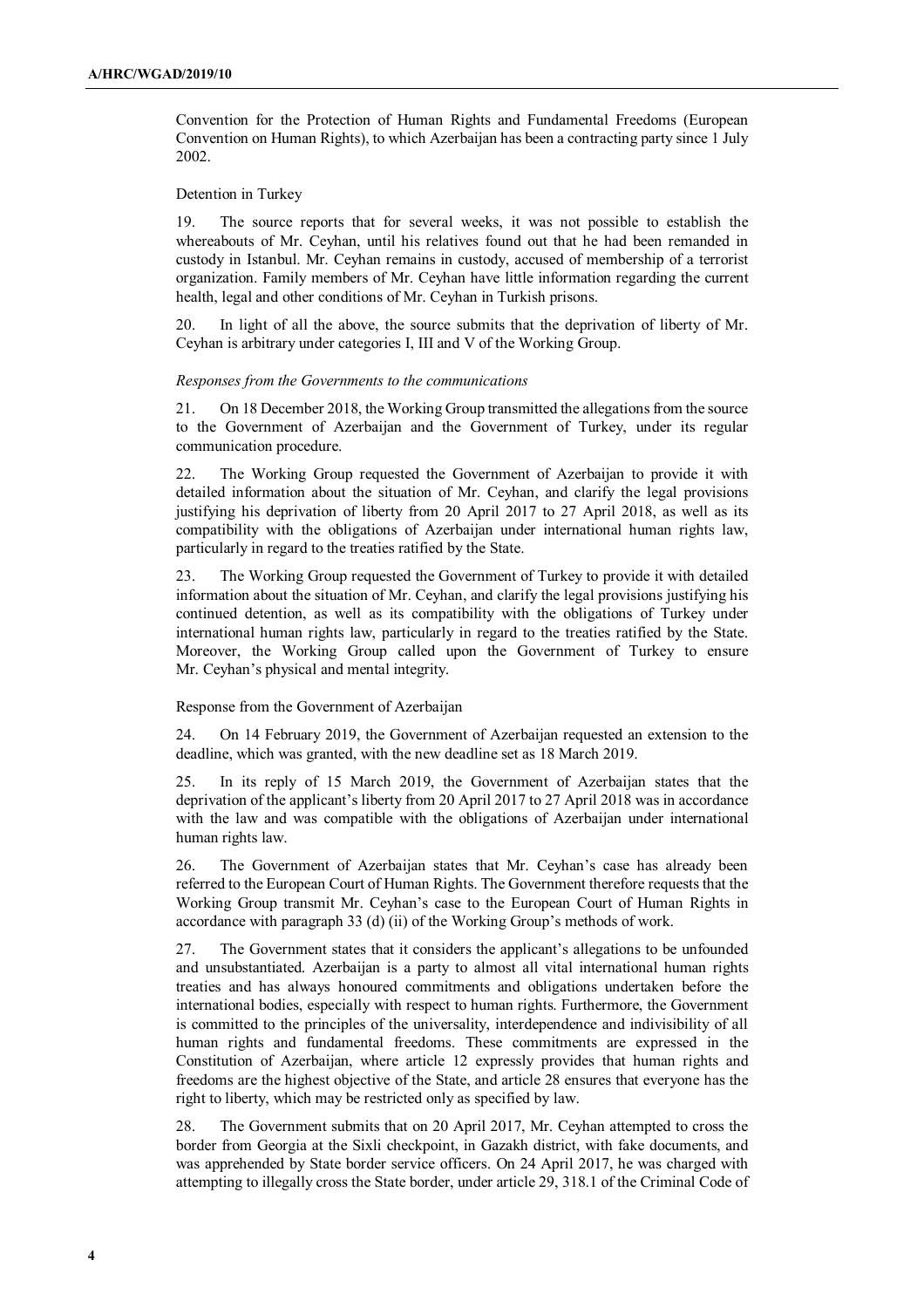Azerbaijan, and was remanded in custody for two months, a decision that was upheld by Baku Court of Appeal on 1 May 2017.

29. The Government states that the decision to remand Mr. Ceyhan in custody as a restrictive measure was made on the basis of evidence gathered by the prosecution which was of a nature that would satisfy an objective observer that the applicant might have committed the offence. Reportedly, Mr. Ceyhan also partly admitted his guilt. Therefore, Sabail District Court found that there were reasonable grounds to believe that Mr. Ceyhan had committed a criminal offence.

30. The Government notes that on 20 July 2017, the court of first instance delivered its decision and reasoning. The Government states that the court thoroughly evaluated Mr. Ceyhan's case and relied on legal provisions in its decision.

31. The Government submits that the prosecution provided evidence that Mr. Ceyhan's passport had been forged. Furthermore, the court considered that the claim that Mr. Ceyhan had come to Azerbaijan to seek political asylum was groundless and unsubstantiated. Mr. Ceyhan lived in Georgia, not Turkey, where he was not subjected to persecution and had every opportunity to appeal to international organizations or to the consulate of Azerbaijan for political asylum. Reportedly, he also did not make any mention of seeking political asylum when attempting to cross the border.

32. The Government submits that in determining his sentence, the court took account of mitigating factors, such as Mr. Ceyhan's two children and the fact that he was a first-time offender. He was sentenced to one year in prison rather to the maximum of three years, pursuant to article 29, 318.1 of the Criminal Code. The decision was upheld by Ganja Court of Appeal on 4 October 2017. On 8 May 2018, the Supreme Court reviewed the case and found that the lower courts had determined the matter on its merits. The Government states that Mr. Ceyhan was represented by legal counsel in all instances.

Response from the Government of Turkey

33. On 14 February 2019, the Government of Turkey submitted a reply to the Working Group.

34. In its reply, the Government states that the Republic of Turkey is a democratic State of law, is a member of the United Nations and a founding member of the Council of Europe and is devoted to human rights, the rule of law and democracy. The Constitution of Turkey imposes a positive obligation upon the State to ensure the welfare, peace and happiness of the people and the society, to protect the Republic and democracy, and to remove any obstacles that limit the fundamental rights and freedoms of the person.

35. The Government states that in line with its positive constitutional obligations, Turkey must take measures necessary to protect its people from terrorism. The Government indicates that it fights terrorist organizations within its constitutional and domestic legal framework and in compliance with fundamental principles of democracy and international law.

36. According to the Government, two arrest warrants were issued against Mr. Ceyhan, by the Konya First Criminal Magistrates' Office on 23 September 2016 (decision No. 2016/4091) and by the Aksaray Criminal Magistrate's Office on 8 February 2017 (decision No. 2017/932), on suspicion of his being a member of the Fetullahist Terrorist Organization/Parallel State Structure (FETÖ/PDY) armed terrorist organization, under article 314 (2) of the Criminal Code of Turkey. Mr. Ceyhan was arrested in accordance with those warrants upon his arrival in Turkey on 27 April 2018.

37. The Government states that Mr. Ceyhan was brought before the Thirty-sixth Assize Court of Istanbul on the same day as his arrest. The court reportedly took his statement in the presence of his lawyer. In weighing the nature of the offence attributed to him and the total body of evidence, the Second Assize Court of Aksaray decided to detain Mr. Ceyhan in pretrial detention based on a strong suspicion that he had committed the offence attributed to him under article 100 of the Code of Criminal Procedure. The court further assessed that there was a flight risk and judicial control measures would not be adequate. The court requested the Public Prosecutor's Office to notify Mr. Ceyhan's relatives of the decision.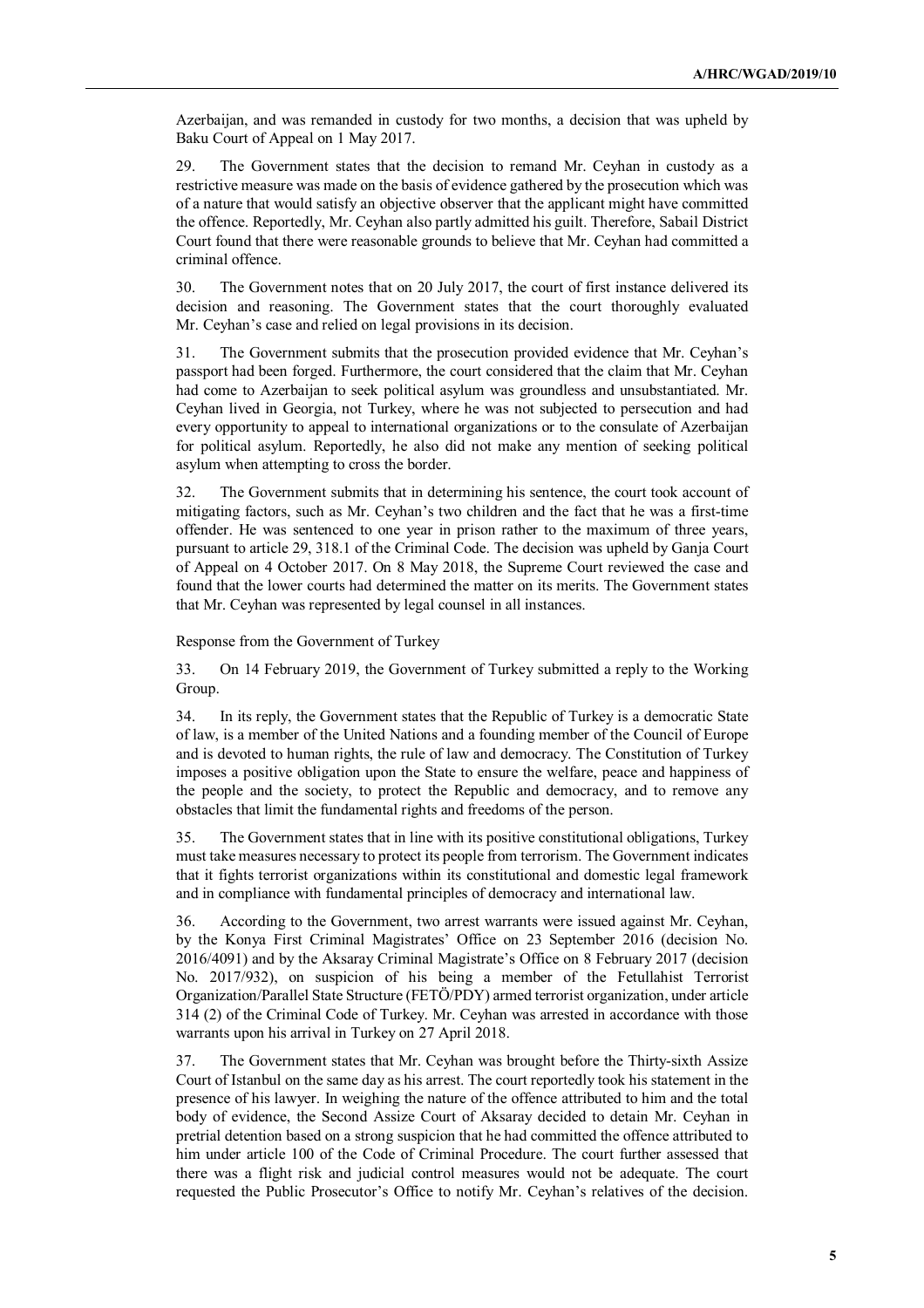Mr. Ceyhan was informed that he had the right to object against the decision of detention before the First Assize Court of Aksaray within a period of one week.

38. The Government notes that according to the European Court of Human Rights, the existence of a reasonable suspicion or plausible reasons that the person concerned committed the offence in question, as determined by an objective observer test, is a sine qua non of pretrial detention. Furthermore, the persistence of a reasonable suspicion that the person has committed the offence is a requirement for the lawfulness of his or her continued detention.

39. The Government submits that the accusations regarding Mr. Ceyhan were based on concrete evidence, therefore it cannot be alleged that the proceedings regarding detention are baseless and arbitrary. The Government submits that the criminal proceedings have been carried out in accordance with domestic law as well as in line with the obligations of Turkey under international human rights law.

40. The Government reports that Mr. Ceyhan was duly informed of the accusations against him and that his statement was taken in the presence of his lawyer. Furthermore, all decisions of arrest, custody and detention were rendered by independent judges. These decisions contained detailed reasoning regarding the grounds on which the measures were taken, meaning that they were not arbitrary. In addition, Mr. Ceyhan has the right to object to these decisions. The Government states that he has been represented by his lawyer during the criminal proceedings.

41. According to the Government, Mr. Ceyhan also has the right to lodge an individual application with the Constitutional Court, which, under Law No. 6216, may review any allegations that public authorities have violated the fundamental rights and freedoms guaranteed by the Constitution within the framework of the European Convention on Human Rights and its additional protocols to which Turkey is a party. The European Court of Human Rights has found that an individual application to the Constitutional Court is an effective remedy that should be exhausted before the case can be taken to the European Court of Human Rights. The Government notes that as at 27 December 2018, Mr. Ceyhan had not lodged an application with the Constitutional Court. Therefore, he did not exhaust domestic remedies.

42. In relation to the conditions of Mr. Ceyhan's detention, the Government submits that he was placed in the Silivri Closed Prison on 27 April 2018, in accordance with article 9 (2) of Law No. 5275 on the Execution of Penalties and Security Measures. Under article 116 of Law No. 5275, detainees may be held in closed penal institutions with maximum security during their detention period. In line with the decision of the prison's Administration and Supervision Board, Mr. Ceyhan was placed in a single room. Reportedly, Mr. Ceyhan has not objected to the decision to place him in a single room. Furthermore, in line with the Regulation on Administration of Penal Institutions and Execution of Penalties and Security Measures, he is allowed to have a 10-minute telephone call once a week, to accept presents, to send and receive petitions and letters, and to meet with his lawyer(s). He has the right to medical assistance, and in cases where advanced medical care is needed he can be transferred to other medical treatment facilities.

43. According to the Government, Mr. Ceyhan did not receive disciplinary penalties in the prison. Although he has a right to, Mr. Ceyhan has not filed any complaints about his detention conditions before the appropriate office.

#### *Comments from the source on the response from the Government of Azerbaijan*

44. On 15 March 2019, the Working Group transmitted the reply received from the Government of Azerbaijan to the source. On 27 March 2019, the source submitted its further comments on the information provided by the Government of Azerbaijan.

45. The source submits that the Government has avoided addressing the incident that is the subject of the submission. The Government's reply fails to refer to the court decision of 26 April 2018, which set Mr. Ceyhan free and rejected the Turkish extradition request. Furthermore, the source submits that the Government has purposely avoided responding to any of the allegations regarding the abduction of Mr. Ceyhan on 26 April 2018.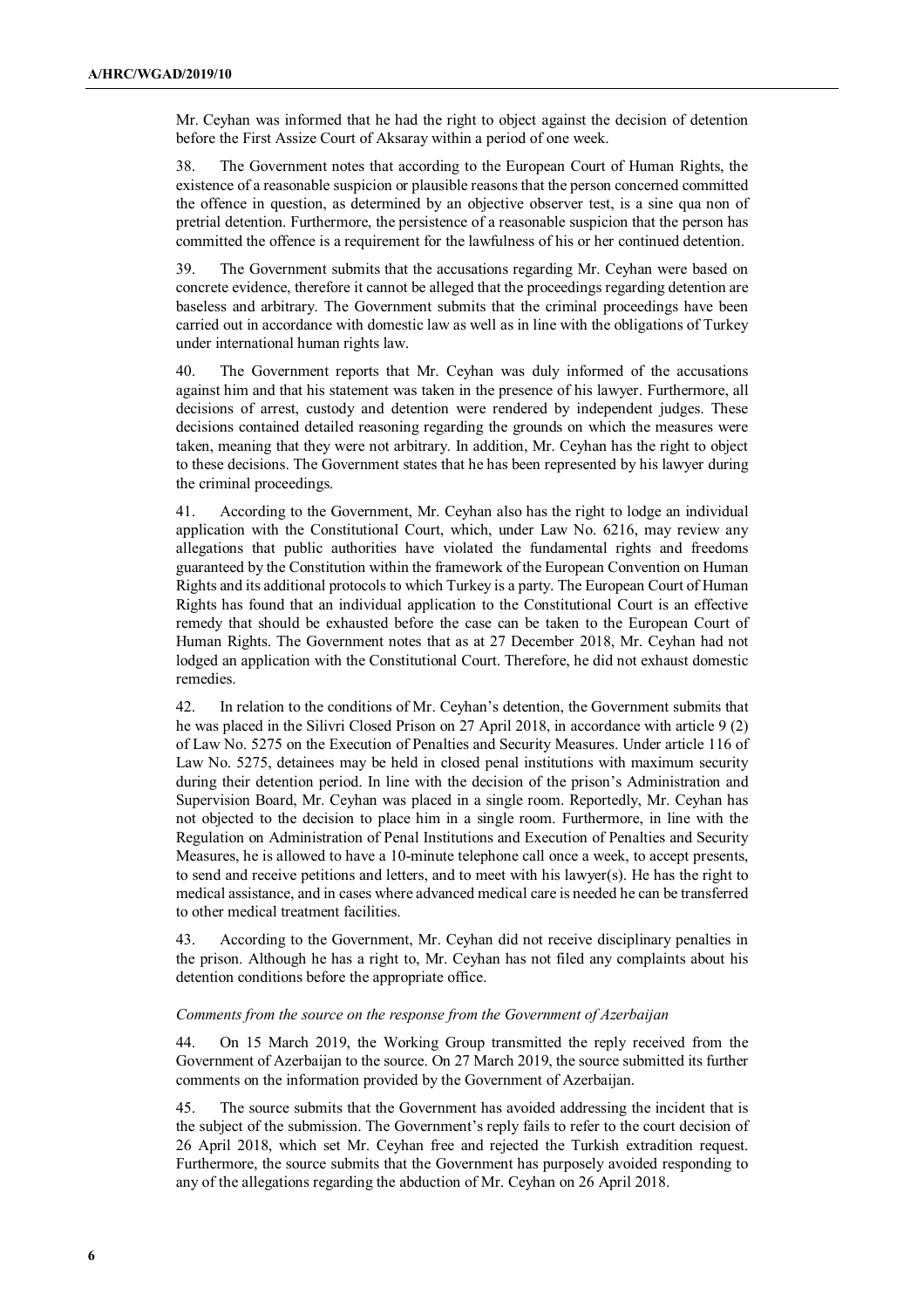46. The source states that the Working Group is not precluded from examining the present case simply because it has been referred to the European Court of Human Rights. The European Court of Human Rights is not a United Nations body as stipulated in the methods of work, but a regional human rights court. The claims before the European Court of Human Rights and the Working Group, although cross-cutting, are not the same. Furthermore, the applications do not refer to the same respondent States. The application to the European Court of Human Rights only concerns Azerbaijan, and not Turkey. For these reasons, the Working Group is not precluded from reviewing Mr. Ceyhan's submission.

47. The source states that Mr. Ceyhan was unfairly arrested at the border of Azerbaijan, a situation which it attributes to actions taken by Turkey to arbitrarily deprive Turkish nationals living abroad of their nationality and of consular services.

48. The source states that after being sentenced and serving his entire one-year sentence Mr. Ceyhan was placed in pre-extradition detention on 17 April 2018, pending his court appearance on 26 April 2018 immediately after which he was abducted without any due process. The source submits that his detention between 17 and 26 April 2018 and his subsequent abduction are arbitrary under categories I, III and V.

#### *Comments from the source on the response from the Government of Turkey*

49. On 26 February 2019, the Working Group transmitted the reply received from the Government of Turkey to the source. On 8 March 2019, the source submitted its further comments on the information provided by the Government of Turkey.

50. The source states that in recent years and in particular in the aftermath of the December 2013 corruption scandal, the authorities in Turkey have established a track record of suppressing dissent and gradually restricting human rights and fundamental freedoms. The attempted coup of 15 July 2016 led to a backsliding in the areas of freedom of expression, freedom of assembly, freedom of association, and procedural and property rights. This situation has led to a massive crackdown on human rights in the country and abroad. The source states that the Government of Turkey, in its response to the attempted coup of 15 July 2016, has not respected the principles of necessity and proportionality. The measures taken by the Government, either during or after the state of emergency, have been highly disproportionate, and the practice of abductions and illegal transfers across international boundaries jeopardizes important international human rights obligations. Measures by the Government of Turkey have retroactively equated what have otherwise been legitimate and normal activities with terrorism, thereby effectively criminalizing freedom of expression, freedom of association and other important rights.

51. The source states that the warrants issued in relation to Mr. Ceyhan were themselves in violation of the principle of legality, as Mr. Ceyhan does not meet any of the criteria set out by Turkish authorities for being considered to be a member of the FETÖ/PDY. The only "evidence" put forward against Mr. Ceyhan has been that he has been a subscriber to the high-circulation *Zaman* daily newspaper, which the Government has not mentioned. The source indicates that the Government's response lacks information on any concrete charge to link Mr. Ceyhan to the attempted coup, or even to any alleged wrongdoing in Georgia, Azerbaijan or Turkey. Activities carried out by Mr. Ceyhan have had nothing to do with terrorism or any other wrongdoing.

52. The source also states that the Government fails to mention how Mr. Ceyhan arrived in Turkey. Mr. Ceyhan's arrival was not voluntary, but the result of coercion and torture on the part of Azerbaijani authorities at the behest of Turkey. This practice by Turkey has reportedly been documented in other similar cases involving countries other than Azerbaijan.

53. In response to the Government's statement that there are appeal routes still open to Mr. Ceyhan, the source states that there is no obligation to exhaust domestic remedies before submitting an application to the Working Group. Moreover, the Government's reprisals against lawyers and judges following the attempted coup of 15 July 2016 seriously call into question the independence and impartiality of the Turkish judicial system. The source indicates that this has seriously limited Mr. Ceyhan's options for appeal and legal counsel. Furthermore, it is not realistic or appropriate for Mr. Ceyhan to seek out all domestic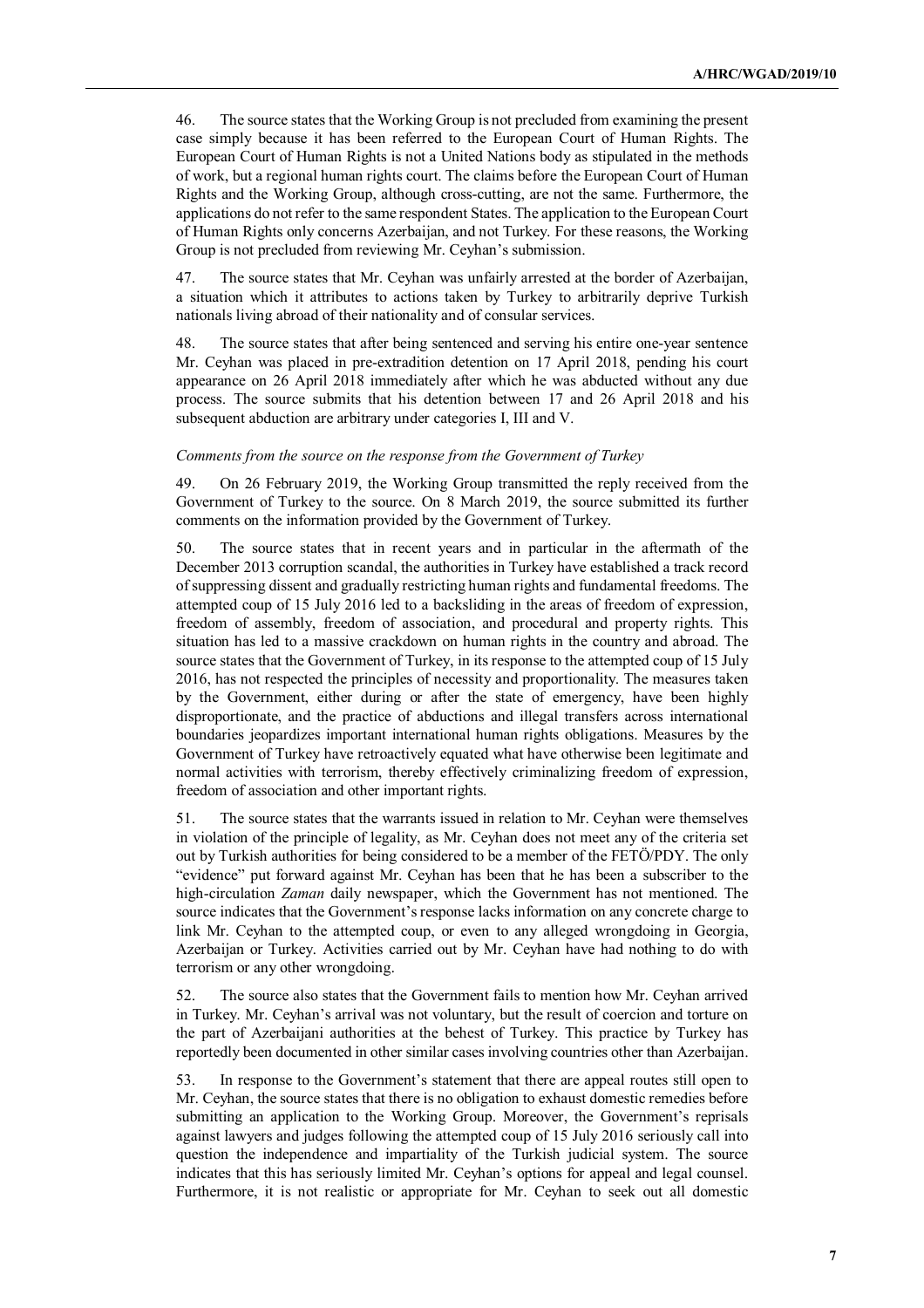remedies when he was subjected to abduction, arbitrary detention, illegal transfer, torture and ill-treatment, and doing so would only have prolonged his unlawful and arbitrary detention.

54. The source submits that the abduction, illegal transfer, torture, and ongoing arbitrary detention of Mr. Ceyhan are contrary to the Turkish and Azerbaijani domestic legal framework and both Governments are in serious breach of international law.

55. In response to the Government's statements about the conditions of Mr. Ceyhan's detention, the source states that he has been subjected to prolonged and unlawful solitary confinement for several months, amounting to torture or other ill-treatment. The fact that he has not complained about his detention does not justify his ongoing isolation.

# **Discussion**

56. The Working Group thanks the source and both Governments for their submissions and appreciates the cooperation and engagement of all parties in this matter. The present case involves two States, and the Working Group will discuss the issues relating to each State separately.

57. In determining whether the deprivation of liberty of Mr. Ceyhan is arbitrary, the Working Group has regard to the principles established in its jurisprudence to deal with evidentiary issues. If the source has presented a prima facie case for breach of international requirements constituting arbitrary detention, the burden of proof should be understood to rest upon the Governments if they wish to refute the allegations. The Governments can meet this burden of proof by producing documentary evidence in support of their claims.<sup>4</sup> Mere assertions by the Governments that lawful procedures have been followed are not sufficient to rebut the source's allegations (A/HRC/19/57, para. 68).

# *Allegations in relation to Azerbaijan*

58. As a preliminary matter, the Working Group will consider the submission by the Government of Azerbaijan that Mr. Ceyhan lodged an application with the European Court of Human Rights on 8 August 2017 for the alleged breaches of his rights which occurred in the circumstances that the Working Group has been asked to examine in the present opinion. The Government of Azerbaijan, therefore, relying on paragraph 33 (d) (ii) of the Working Group's methods of work, is of the opinion that the Working Group should transmit the case to the other body concerned with the case, that is, the European Court of Human Rights. The Working Group therefore must examine whether the application to the European Court of Human Rights precludes the Working Group's consideration of Mr. Ceyhan's submission in the present case.<sup>5</sup>

59. The competence of the Working Group is defined in the resolutions of the Human Rights Council (formerly the Commission on Human Rights, until 2006) and in the Working Group's methods of work. <sup>6</sup> As such, the Working Group has a duty to process communications relating to the issues that fall within the mandate conferred upon it by the Human Rights Council and which have been submitted in accordance with its methods of work. The applicable procedural rules do not stipulate that the Working Group should refrain from considering matters that are being or have been examined under other, regional human rights protection systems. In this context, it should be recalled that, for instance, the Working Group has declared itself competent to deal with cases that had also been considered by the

<sup>4</sup> See opinion No. 41/2013, in which the Working Group notes that the source of a communication and the Government do not always have equal access to the evidence, and frequently only the Government has the relevant information. In that opinion, the Working Group recalled that where it is alleged that a person has not been afforded, by a public authority, certain procedural guarantees to which he or she was entitled, the burden to prove the negative fact asserted by the applicant is on the public authority, because the latter is "generally able to demonstrate that it has followed the appropriate procedures and applied the guarantees required by law... by producing documentary evidence of the actions that were carried out". See also *Ahmadou Sadio Diallo (Republic of Guinea v. Democratic Republic of the Congo), Merits, Judgment, I.C.J. Reports 2010*, para. 55.

 $5$  See the Working Group's previous discussion in opinion No. 52/2011, paras. 25–38.

<sup>6</sup> See Human Rights Council resolution 33/30; and A/HRC/36/38, part VII.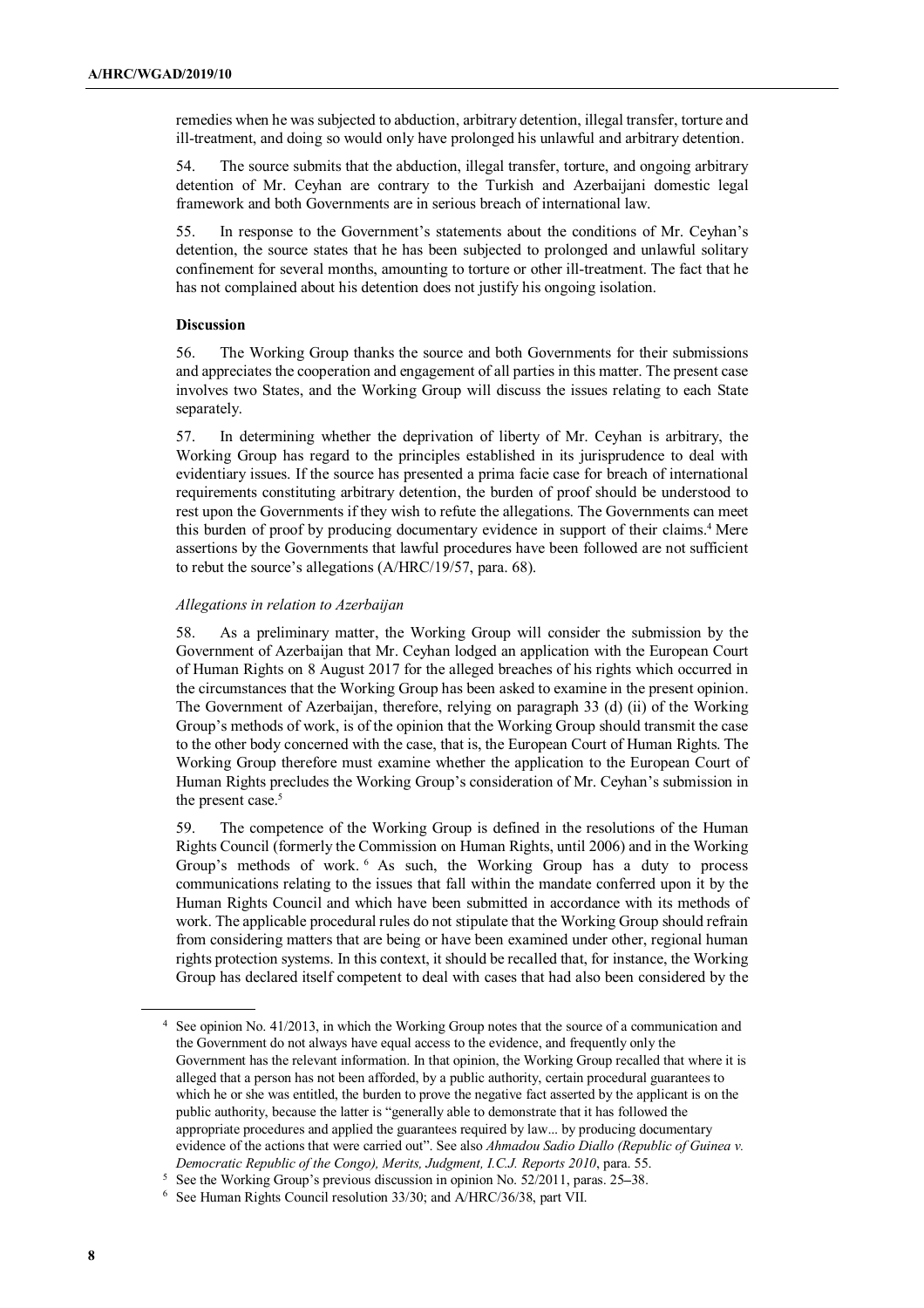Inter-American Commission on Human Rights and the Inter-American Court of Human Rights.<sup>7</sup>

60. The Working Group recalls that recently it specifically and in detail addressed the situation of a case that it processed through its regular communication procedure, which had been examined by the European Court of Human Rights twice.<sup>8</sup> The Working Group then declared that there was nothing that prevented it from examining the case, and it sees no reasons to do otherwise in the present case, noting especially that the European Court of Human Rights is yet to consider the merits of the case.

61. Throughout its activities, the Working Group adheres to its methods of work and to practice consistently used and accepted by the parties to the proceedings. For these reasons, the Working Group considers itself fully competent and obliged to consider the present case, in the interests of justice and human rights.

62. The Working Group notes that, in its reply, the Government of Azerbaijan has provided a relatively detailed explanation of the proceedings in Azerbaijan against Mr. Ceyhan, which arose from the incident with Mr. Ceyhan's passport on 20 April 2017 at the border between Georgia and Azerbaijan, leading to his arrest. The Government has argued that Mr. Ceyhan was duly arrested, charged and sentenced for committing the crime – namely, attempted illegal crossing of the border. The Government explains that the sentence imposed by Gazakh District Court was of one year's duration; Mr. Ceyhan appealed that sentence to Ganja Court of Appeal, which examined the case on its merits on 4 October 2017 and upheld the decision of the court of first instance. The case was also reviewed by the Supreme Court on 8 May 2018, which upheld the decision of the two lower courts.

63. However, the Working Group notes that the Government of Azerbaijan has chosen not to address the points raised by the source that the Government of Turkey had submitted an extradition request in relation to Mr. Ceyhan; that Mr. Ceyhan appeared before the Baku Court on Grave Crimes on 26 April 2018 for an extradition hearing; and that the judge ruled against extradition and ordered Mr. Ceyhan's release, but he was released and subsequently abducted outside the courthouse by a group of eight men from Azerbaijani intelligence services and the State Migration Service of Azerbaijan on the same day and forcibly deported to Turkey the following day.

64. The Working Group considers that the information submitted by the source indicates that the arrest, detention and deportation of Mr. Ceyhan was carried out without any legal basis. Accordingly, the Working Group finds that Mr. Ceyhan was abducted outside the Baku Court on Grave Crimes on 26 April 2018 by the Azerbaijani agents without any legitimate legal procedure having been followed. That is, the arresting officers did not identify themselves, no arrest warrant was presented, no reasons were given to Mr. Ceyhan for his arrest, and he was taken to and detained at a secret location until the following day when he was forcibly removed to Turkey. The Working Group finds that the Government of Azerbaijan violated Mr. Ceyhan's rights under article 9 (1) and (2) of the Covenant to protection from arbitrary arrest and detention.<sup>9</sup>

65. Furthermore, the Working Group finds that Mr. Ceyhan was held incommunicado at a secret location for a day from his arrest on 26 April 2018 until he was forcibly deported to Turkey the following day. As the Working Group has consistently held, holding persons incommunicado violates their right to be brought before a court, under article 9 (3) of the Covenant, and to challenge the lawfulness of their detention before a court, under article 9 (4) of the Covenant.<sup>10</sup> Judicial oversight of detention is a fundamental safeguard of personal liberty and is essential in ensuring that detention has a legal basis.<sup>11</sup>

<sup>7</sup> See, for example, opinions Nos. 9/2005, 52/2011, 21/2013, 16/2016, 57/2016 and 53/2018.

<sup>8</sup> See opinion No. 89/2018.

<sup>9</sup> The Working Group has made similar findings in other cases involving the detention of individuals at an undisclosed location prior to their removal to another country to face criminal charges in relation to alleged terrorism offences. See, for example, opinions Nos. 57/2013 and 2/2015.

<sup>10</sup> See, for example, opinions Nos. 45/2017, 46/2017, 79/2017 and 11/2018.

<sup>&</sup>lt;sup>11</sup> See the United Nations Basic Principles and Guidelines on Remedies and Procedures on the Right of Anyone Deprived of Their Liberty to Bring Proceedings Before a Court, para. 3.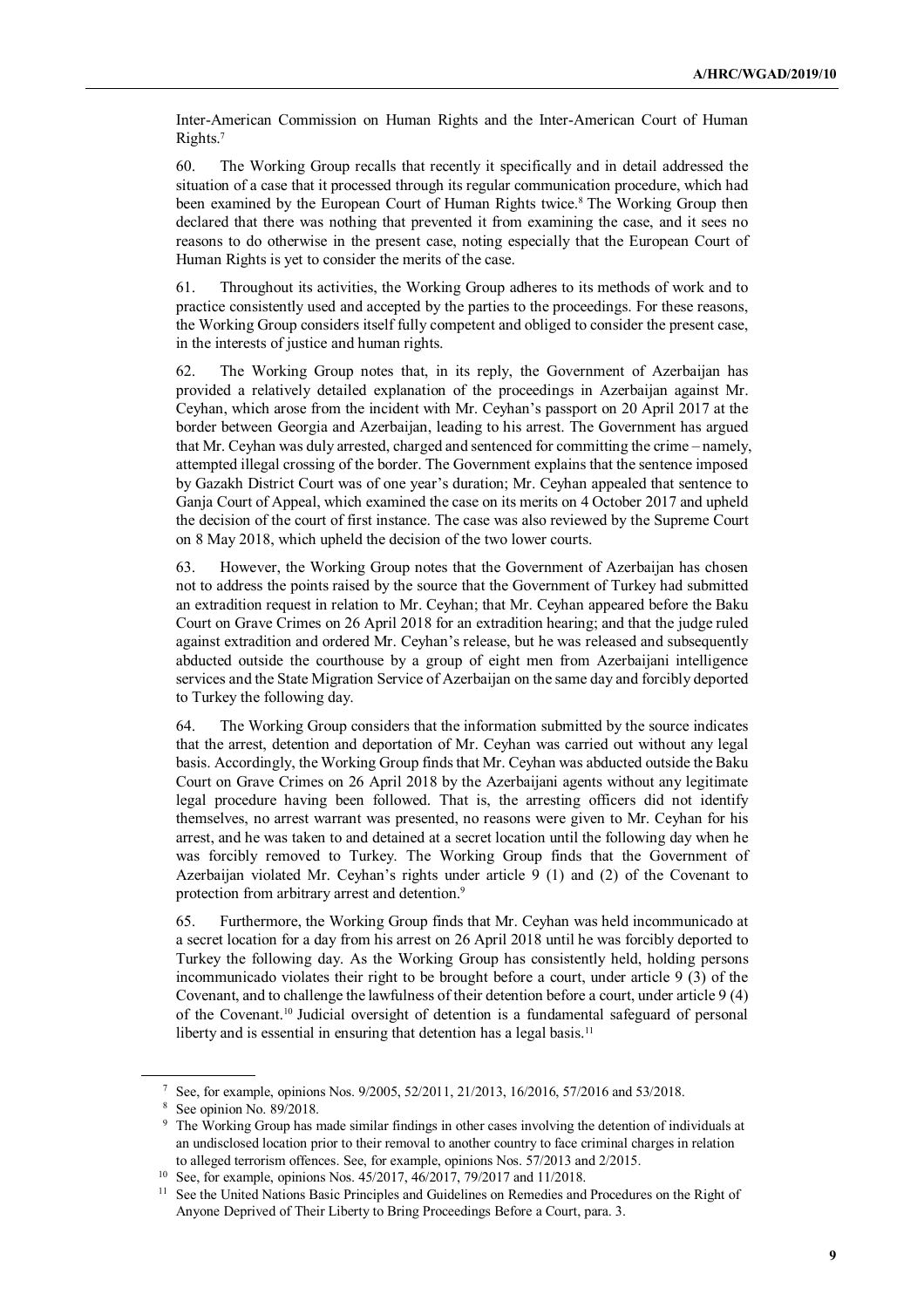66. The Working Group considers that not only was there no legal basis invoked by the authorities for the actions taken against Mr. Ceyhan, but the authorities also arrested, detained and deported Mr. Ceyhan in violation of Azerbaijani law. The source has alleged that the Baku Court on Grave Crimes refused the extradition request from Turkey and ordered the release of Mr. Ceyhan, and has produced documentary evidence to that effect. As Mr. Ceyhan walked free from the courthouse on 26 April 2018 after that hearing, he was abducted by State agents in plain disregard of the order that had just been made by the court. Moreover, Mr. Ceyhan was extradited to Turkey on the following day, in egregious defiance of a judicial order.

67. For these reasons, the Working Group considers that there was no legal basis established for the arrest, detention and deportation of Mr. Ceyhan, under article 9 of the Covenant. The Working Group therefore concludes that his deprivation of liberty from 26 April 2018 to 27 April 2018 was arbitrary, under category I.

68. The Working Group also considers that, in arresting, detaining and deporting Mr. Ceyhan, the Government of Azerbaijan committed serious violations of his right to a fair trial.

69. Firstly, the Government of Azerbaijan placed Mr. Ceyhan in secret detention for a day without disclosing his whereabouts to his family, friends and colleagues or acknowledging his detention. In 2010, the Working Group and several special procedure mandate holders completed a joint study on global practices in relation to secret detention in the context of counter-terrorism (A/HRC/13/42). The experts reiterated that international law prohibited secret detention, which violated several human rights norms, including the right to a fair trial (see paras. 27 and 282). The experts found that certain practices inherent in secret detention, such as the use of secrecy, and insecurity caused by the denial of contact with the outside world, placed detainees in a situation of heightened vulnerability to violations of the right to a fair trial – including forced confession of guilt, denial of the presumption of innocence, inability to challenge the lawfulness of detention, denial of access to legal representation, and torture and ill-treatment.<sup>12</sup> Moreover, in its resolution  $37/3$ , the Human Rights Council stressed that no one should be held in secret detention, and urged States to ensure that all persons held in detention under their authority were provided with access to courts and also to investigate all alleged cases of secret detention, including under the pretext of counterterrorism.<sup>13</sup>

70. In the present case, the Government of Azerbaijan placed Mr. Ceyhan in a vulnerable situation while he was held incommunicado and in secret detention for a day. The use of incommunicado and secret detention deprived him of his rights to challenge his detention and to legal assistance during his detention.<sup>14</sup> In doing so, the Government of Azerbaijan violated articles 9 and 10 of the Universal Declaration of Human Rights and articles 9 and 14 (3) (b) of the Covenant. The Government of Azerbaijan also placed Mr. Ceyhan beyond the protection of the law, in violation of his right to recognition as a person before the law under article 6 of the Universal Declaration of Human Rights and article 16 of the Covenant.<sup>15</sup>

71. Secondly, as the Working Group has previously observed, <sup>16</sup> international law regarding extradition provides procedures that must be observed by countries, when arresting, detaining and returning individuals to face criminal proceedings in another country, and to ensure that their right to a fair trial is protected. Those procedures have not been observed in the present case, and the Working Group considers that the clandestine arrest, detention and deportation of Mr. Ceyhan did not meet any minimum international standards of due process.

72. As the Working Group has stated, individuals should not be expelled to another country when there are substantial grounds for believing that their life or freedom would be at risk, or they would be in danger of being subjected to torture or ill-treatment (see A/HRC/4/40, paras. 44–45). In addition, the Working Group considers that the risk of

<sup>&</sup>lt;sup>12</sup> See also opinions No. 14/2009, para. 21, and No.  $5/2001$ , para. 10 (iii), in which the Working Group found that secret detention was per se a violation of the right to a fair trial, under category III.

 $13$  See paras. 8–9.

<sup>&</sup>lt;sup>14</sup> See the United Nations Basic Principles and Guidelines, principle 9 and guideline 8.

<sup>15</sup> See also opinions No. 46/2017, para. 23; and No. 47/2017, para. 25.

<sup>16</sup> See, for example, opinions No. 57/2013, No. 2/2015 and No. 11/2018.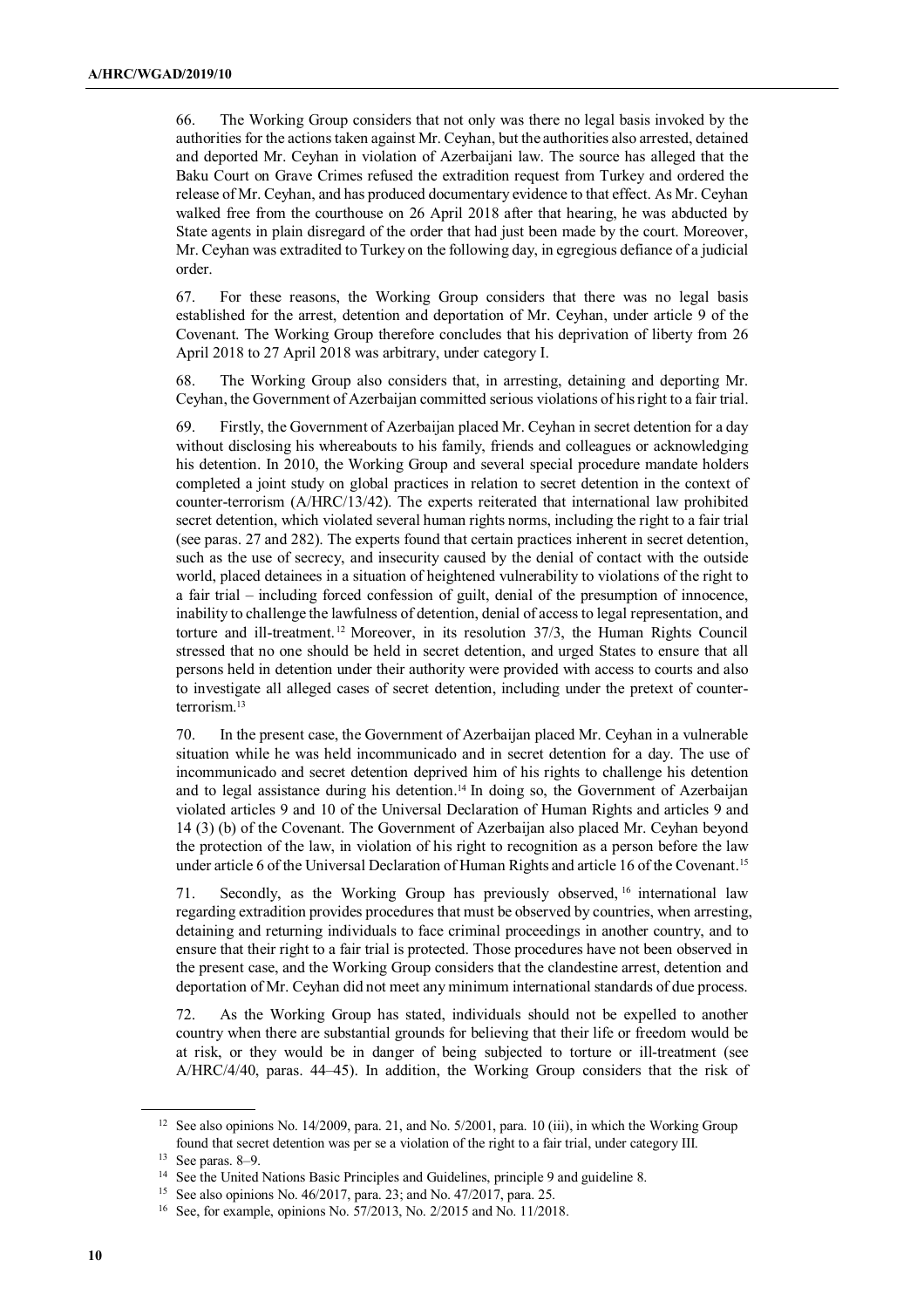arbitrary detention in the receiving State must also be among the elements taken into consideration before individuals are expelled, particularly in the context of counter-terrorism efforts. To remove a person to a State when there is a genuine risk that the person will be detained without legal basis or denied the right to a fair trial is not compatible with the obligation under article 2 of the Covenant to ensure the Covenant rights for all persons within the State's territory and subject to its jurisdiction (ibid., paras. 47–49).

73. Several United Nations bodies have documented widespread violations of human rights in Turkey, particularly since the attempted coup in July 2016. These include extrajudicial killings in the context of counter-terrorism operations, the arbitrary detention of people arrested under the state-of-emergency measures, the use of torture and ill-treatment during pretrial detention, and mass dismissals of teachers accused of being associated with the Gülen movement.<sup>17</sup> Moreover, the Working Group cannot help but notice the striking similarities between the present case and that of the Kaçmaz family which the Working Group considered recently.<sup>18</sup>

74. The Government of Azerbaijan should have taken that information into account in its decision to arrest, detain and deport Mr. Ceyhan. Instead, Azerbaijani authorities abducted him from outside the court which had just ordered his release, and forcibly deported him the following day to Turkey, without any apparent regard for the dangers that he might face and in defiance of the order of its own court that he was not to be extradited. The Working Group considers that this represents a violation of the principle of non-refoulement, which was particularly serious given that, at the time, Mr. Ceyhan held a UNHCR protection letter, which the source has produced as evidence. The Working Group observes that Azerbaijan is a party to both the Convention relating to the Status of Refugees, of 1951, and its 1967 Protocol – international treaties which it blatantly ignored when it chose to extradite Mr. Ceyhan to Turkey. The Working Group recalls that article 33 (1) of the 1951 Convention enshrines the principle of non-refoulement, and the obligation not to repatriate individuals who have reason to fear persecution is also customary in nature.<sup>19</sup>

75. Moreover, the Government of Azerbaijan violated its obligation, under article 3 of the Convention against Torture and Other Cruel, Inhuman or Degrading Treatment or Punishment and under article 7 of the Covenant,<sup>20</sup> not to return Mr. Ceyhan to another State where there were substantial grounds for believing that he would be in danger of being subjected to torture or other ill-treatment.

76. The Working Group is mindful of the concluding observations of the Committee against Torture regarding Azerbaijan, in which the Committee expressed its concerns at "reports of individuals falling outside the scope of asylum applications proceedings who do not enjoy the protection of the law" as well as at "cases of extraordinary rendition based on bilateral extradition agreements", and called on the Azerbaijani authorities "to ensure that individuals who may face a risk of torture in their countries of origin are not returned, extradited or deported to those countries" (see CAT/C/AZE/CO/4, paras. 34–35).

77. The Government of Azerbaijan has also violated its obligations under article 13 of the Covenant to ensure that aliens lawfully in its territory are expelled only in pursuance of a decision reached in accordance with law, and to allow them to submit reasons against the expulsion and to have the case reviewed by, and be represented before, a competent authority.

<sup>&</sup>lt;sup>17</sup> See, for example, Office of the United Nations High Commissioner for Human Rights (OHCHR), "Report on the impact of the state of emergency on human rights in Turkey, including an update on the South-East" (March 2018), available at www.ohchr.org/Documents/Countries/TR/2018-03- 19\_Second\_OHCHR\_Turkey\_Report.pdf; opinions No. 1/2017, No. 38/2017 and No. 41/2017; communications issued by the Working Group and other special procedures (TUR 12/2017, TUR 11/2017, TUR 9/2017, TUR 8/2017, TUR 7/2017 and TUR 6/2017); and CAT/C/TUR/CO/4.

<sup>18</sup> See opinion No. 11/2018.

<sup>&</sup>lt;sup>19</sup> See A/HRC/13/42, para. 43; and UNHCR, "The principle of non-refoulement as a norm of customary international law" (1994), available at www.refworld.org/docid/437b6db64.html.

See Human Rights Committee, general comment No. 20 (1992) on the prohibition of torture or other cruel, inhuman or degrading treatment or punishment, para. 9.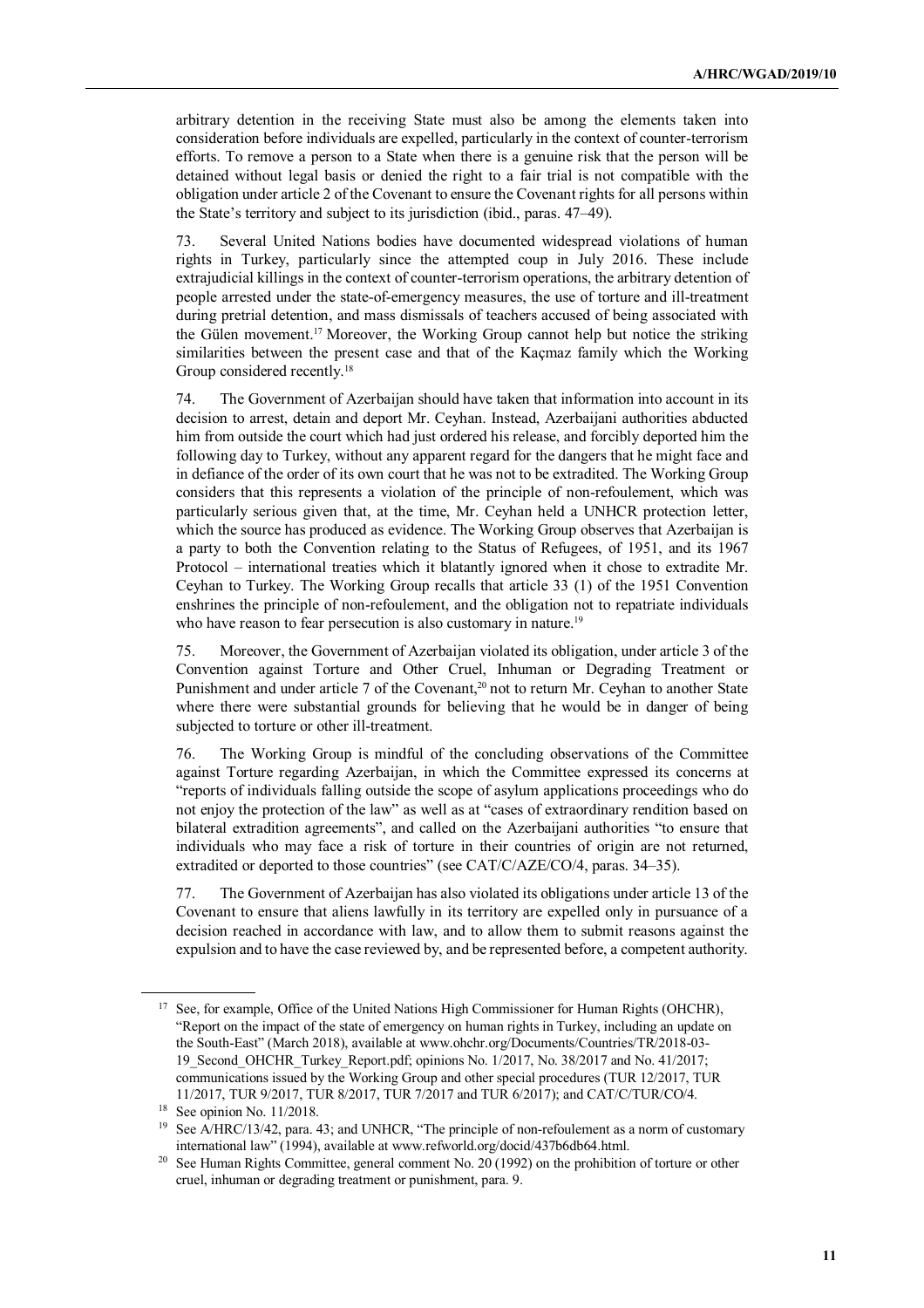Thus, the Working Group considers that the Government of Azerbaijan is responsible for its own actions in the arrest, detention and deportation of Mr. Ceyhan, as well as the subsequent violations of his rights in Turkey (see paras. 83–96 below).

78. The Working Group concludes that these violations of the right to a fair trial are of such gravity as to give the deprivation of liberty of Mr. Ceyhan an arbitrary character according to category III.

79. The present case is the ninth case concerning individuals with alleged links to the Gülen movement that has come before the Working Group in the past two years.<sup>21</sup> In these cases, the Working Group has found that the detention of the individuals concerned was arbitrary, and it appears that a pattern is emerging whereby those with alleged links to the Gülen movement are being targeted on the discriminatory basis of their political or other opinion. Accordingly, the Working Group finds that the Government of Azerbaijan has, at the request of the Government of Turkey, detained Mr. Ceyhan on the basis of a prohibited ground of discrimination, and that the case falls within category V.

80. The Working Group is concerned at the alleged ill-treatment of Mr. Ceyhan by Azerbaijani authorities on 26 April 2018. The Working Group is of the opinion that the allegations disclose a prima facie breach of the absolute prohibition on torture and of article 7 of the Covenant as well as of the Convention against Torture. The Working Group refers the present case to the Special Rapporteur on torture and other cruel, inhuman or degrading treatment or punishment, for further consideration.

# *Allegations in relation to Turkey*

81. As a preliminary issue, the Working Group wishes to clarify that the procedural rules governing its consideration of communications on alleged cases of arbitrary detention are contained in its methods of work. There is no provision in the methods of work that prevents the Working Group from considering communications due to a lack of exhaustion of domestic remedies in the country concerned. The Working Group has also confirmed in its jurisprudence that there is no requirement for petitioners to exhaust domestic remedies in order for a communication to be considered admissible.<sup>22</sup>

82. As a further preliminary issue, the Working Group wishes to consider the responsibility of the Government of Turkey for actions taken against Mr. Ceyhan in Azerbaijan before and during his deportation to Turkey. In the Working Group's regular communication of 18 December 2018, the alleged incidents in Azerbaijan and Turkey were conveyed to both Governments. In its response, the Government of Turkey did not comment upon the allegations relating to the arrest, detention and deportation of Mr. Ceyhan in Azerbaijan, and focused solely on his arrest and detention upon his arrival in Turkey.

83. However, the Working Group observes that Mr. Ceyhan did not arrive in Turkey of his own free will. The Working Group considers that the detention and deportation of Mr. Ceyhan from Azerbaijan to Turkey occurred at the request of the Turkish authorities on the basis of an extradition request made by the Turkish authorities. The source alleges, and the Government of Turkey has not denied, that a representative of the Embassy of Turkey was present at Mr. Ceyhan's 26 April 2018 extradition hearing before the Baku Court on Grave Crimes, a hearing at which the extradition request was denied. The source has alleged that Mr. Ceyhan was abducted by Azerbaijani intelligence services and the State Migration Service of Azerbaijan and was transferred to Istanbul the following day. As the Government of Turkey notes in its reply, Mr. Ceyhan was arrested upon his arrival in Turkey on 27 April 2018. The Working Group wishes to emphasize that the Government has chosen not to provide any details of this arrest, which leads the Working Group to conclude that the Turkish authorities knew of the clandestine manner of Mr. Ceyhan's transfer to Turkey. In this regard, the Working Group is mindful of its and other special procedure mandate holders'

<sup>21</sup> See opinions Nos. 1/2017, 38/2017, 41/2017, 11/2018, 42/2018, 43/2018 and 78/2018.

<sup>&</sup>lt;sup>22</sup> See, for example, opinions No. 19/2013 and No. 11/2000. See also opinions No. 41/2017, para. 73; and No. 38/2017, para. 67; and No. 11/2018 at para. 66 in which the Working Group clarified that it did not require the exhaustion of domestic remedies.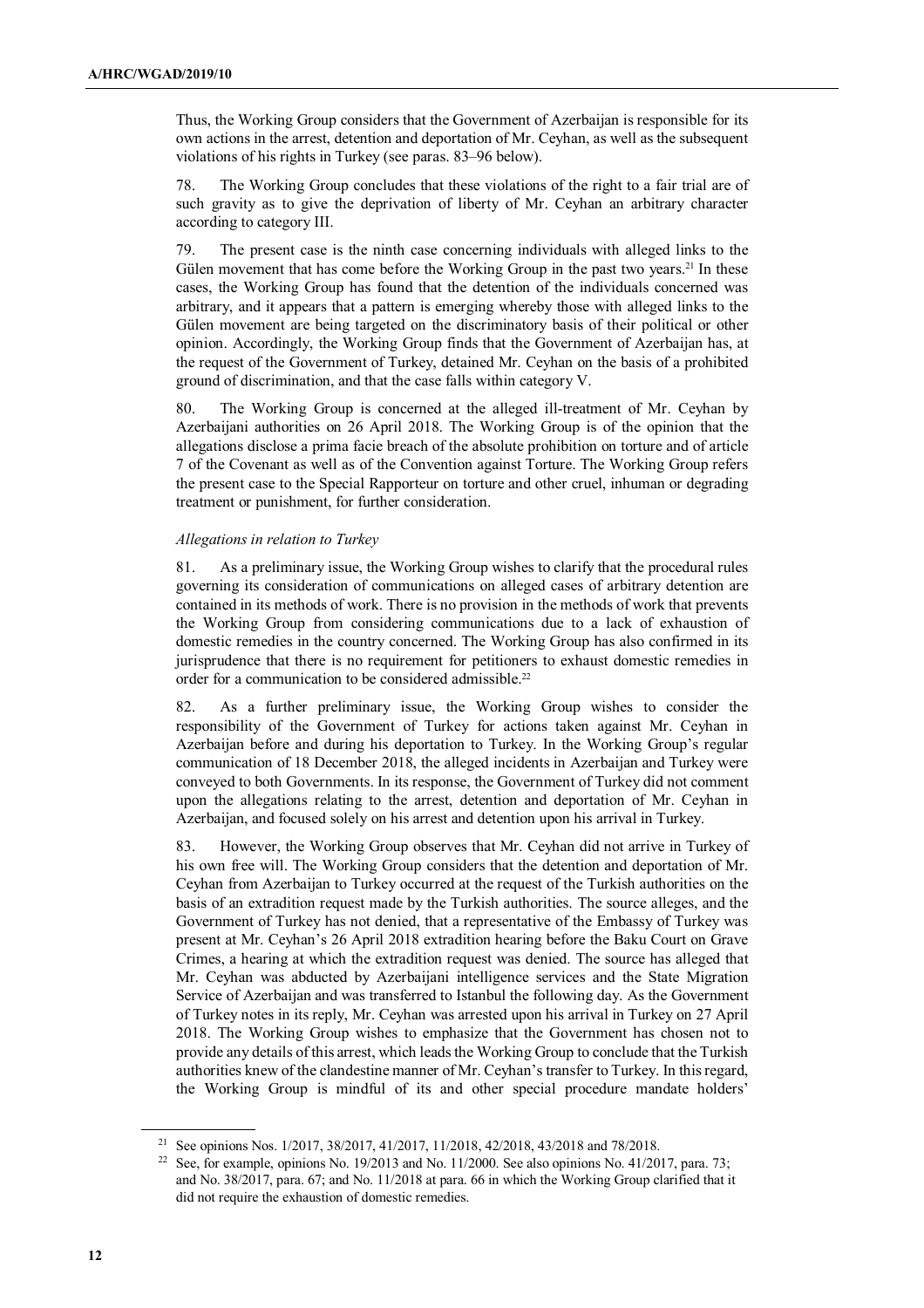communications to several Governments in relation to the deportation of Turkish citizens at the request of the Government of Turkey.<sup>23</sup> The Working Group believes that there are strong grounds to conclude that the Government of Turkey is collaborating with other States, in some cases outside the protection of the law, to forcibly return Turkish citizens in connection with terrorism charges.

84. Accordingly, the Working Group finds that the Government of Turkey is jointly responsible with the Government of Azerbaijan for the abduction and deportation of Mr. Ceyhan to Turkey without any legal basis. As the Working Group and other experts stated in the joint study on global practices in relation to secret detention in the context of countering terrorism (A/HRC/13/42, para. 36):

Secret detention, involving the denial or concealment of a person's detention, whereabouts or fate has the inherent consequence of placing the person outside the protection of the law. The practice of "proxy detention", where persons are transferred from one State to another outside the realm of any international or national legal procedure … for the specific purpose of secretly detaining them, or to exclude the possibility of review by the domestic courts of the State having custody of the detainee, or otherwise in violation of the well-entrenched principle of non-refoulement, entails exactly the same consequence. The practice of "proxy detention" involves the responsibility of both the State that is detaining the victim and the State on whose behalf or at whose behest the detention takes place.

85. Turning to the allegations against Turkey, the Working Group notes that the situation of Mr. Ceyhan falls within the scope of the derogations that Turkey had made under the Covenant. On 21 July 2016, the Government of Turkey informed the Secretary-General of the United Nations that it had declared a state of emergency for three months, in response to severe dangers to public security and order, amounting to a threat to the life of the nation within the meaning of article 4 of the Covenant.<sup>24</sup>

86. While acknowledging the notification of these derogations, the Working Group emphasizes that, in the discharge of its mandate, it is also empowered under paragraph 7 of its methods of work to refer to the relevant international standards set forth in the Universal Declaration of Human Rights, and to customary international law. Moreover, in the present case, articles 9 and 14 of the Covenant are the most relevant to the alleged detention of Mr. Ceyhan. As the Human Rights Committee has stated, States parties derogating from articles 9 and 14 must ensure that such derogations do not exceed those strictly required by the exigencies of the actual situation.

87. The Working Group notes that the Government of Turkey has submitted that there were two arrest warrants issued in relation to Mr. Ceyhan and that these served as a legal basis for the arrest of Mr. Ceyhan upon his arrival in Turkey on 27 April 2018. Indeed, these two warrants served as the basis for the extradition request submitted to the Azerbaijani authorities by the Turkish authorities in relation to Mr. Ceyhan. However, the Working Group observes that article 9 (1) of the Covenant requires any deprivation of liberty to have a legal basis and to be carried out in accordance with the procedure established by law.

<sup>23</sup> See, for example, UA KSV 1/2017, available at https://spcommreports.ohchr.org/TMResultsBase/DownLoadPublicCommunicationFile?gId=23435; AL KSV 1/2018, available at https://spcommreports.ohchr.org/TMResultsBase/DownLoadPublicCommunicationFile?gId=23776; UA KSV 2/2018, available at https://spcommreports.ohchr.org/TMResultsBase/DownLoadPublicCommunicationFile?gId=23954; AL GAB 2/2018, available at https://spcommreports.ohchr.org/TMResultsBase/DownLoadPublicCommunicationFile?gId=23850; and UA AFG 1/2018, available at https://spcommreports.ohchr.org/TMResultsBase/DownLoadPublicCommunicationFile?gId=23572. See also opinion No. 11/2018. <sup>24</sup> See depositary notification C.N.580.2016.TREATIES-IV.4 of 11 August 2016 (notification under

article 4 (3): Turkey), available at https://treaties.un.org/doc/Publication/CN/2016/CN.580.2016- Eng.pdf.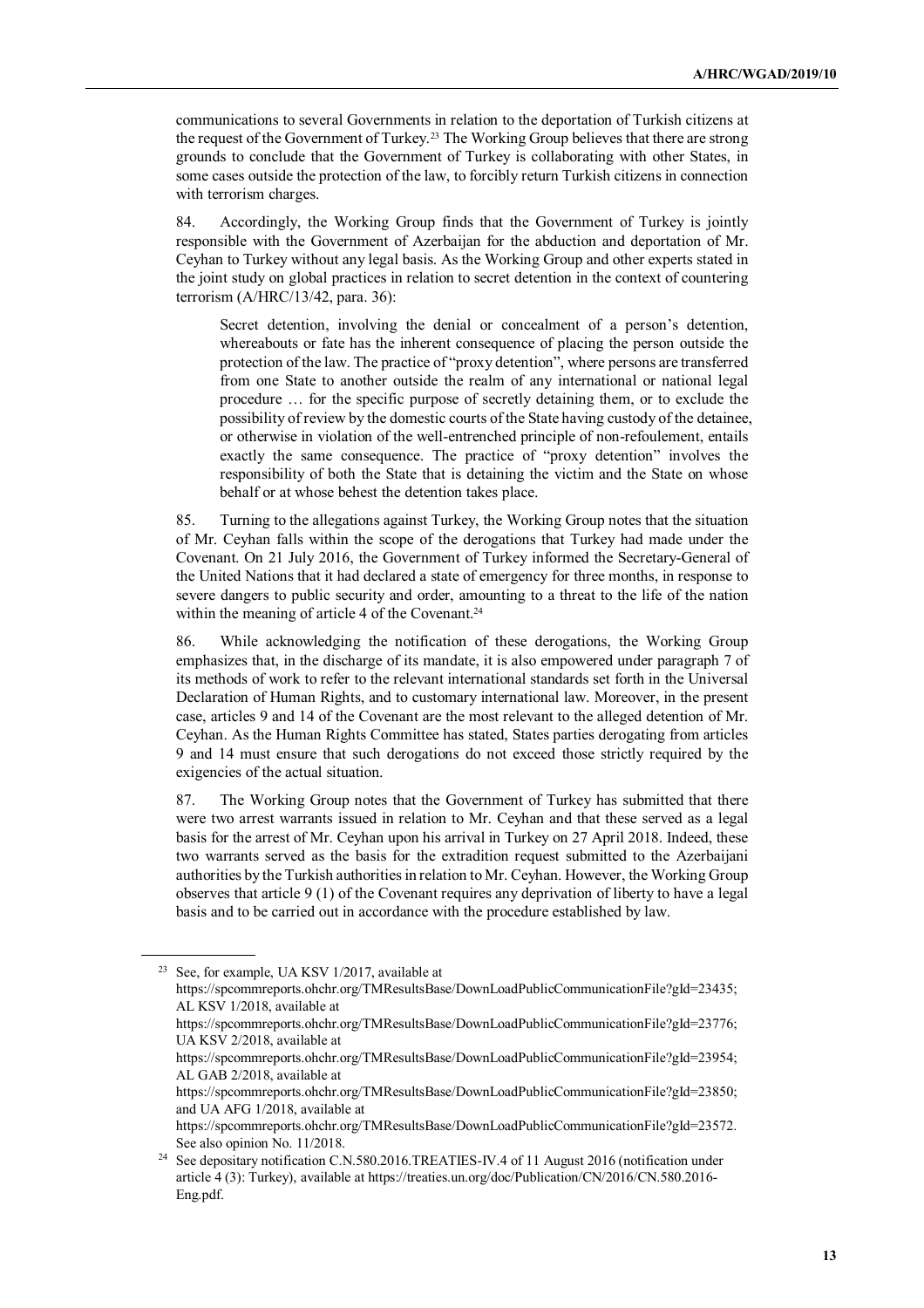88. The Working Group accepts that the two arrest warrants may have served as a legal basis justifying the extradition request in relation to Mr. Ceyhan. However, these arrest warrants should have been executed in accordance with the procedure established by law. The Working Group cannot accept that the abduction of a person outside a court and illtreatment and forceful transfer to Turkey by the agents of another country collaborating with Turkish agents could under any circumstances be deemed to be procedure as established by law, as required under article 9 (1) of the Covenant. The Working Group therefore concludes that the arrest of Mr. Ceyhan on 27 April 2018 was carried out in blatant disregard for article 9 (1) of the Covenant and was therefore arbitrary, falling within category I of the Working Group.

89. Furthermore, the Government of Turkey states that Mr. Ceyhan was charged on the basis of credible suspicion of being a member of the FETÖ/PDY armed terrorist organization. The Government has explained that there are two proceedings against Mr. Ceyhan and that these are ongoing while he is held in pretrial detention, which was affirmed by the court on the date of his arrest, 27 April 2018.

90. The Working Group observes that although the Government has gone into much detail explaining that "reasonable suspicion" is sufficient grounds for arresting an individual, it has chosen not to provide any details of the alleged crimes of Mr. Ceyhan. In fact, the Working Group has not been provided with any information as to what Mr. Ceyhan has allegedly done as a member of the FETÖ/PDY armed terrorist organization. The Working Group cannot accept this as satisfactory, especially in the light of a rather large number of cases the Working Group has considered that all concern the practice in Turkey of bringing terrorism charges against individuals on the basis of vague affiliation with the FETÖ/PDY organization.<sup>25</sup>

91. As the Council of Europe's Commissioner for Human Rights has noted:

Despite deep suspicions about its motivations and modus operandi from various segments of the Turkish society, the Fethullah Gülen movement appears to have developed over decades and enjoyed, until fairly recently, considerable freedom to establish a pervasive and respectable presence in all sectors of Turkish society, including religious institutions, education, civil society and trade unions, media, finance and business. It is also beyond doubt that many organizations affiliated to this movement, which were closed after 15 July, were open and legally operating until that date. There seems to be general agreement that it would be rare for a Turkish citizen never to have had any contact or dealings with this movement in one way or another.<sup>26</sup>

92. In the light of the above, the Commissioner pointed out that there was a need "when criminalizing membership and support of this organization, to distinguish between persons who engaged in illegal activities and those who were sympathizers or supporters of, or members of legally established entities affiliated with the movement, without being aware of its readiness to engage in violence".<sup>27</sup>

93. Accordingly, the Working Group finds that the Government of Turkey has not established that there was a legal basis for the arrest and detention of Mr. Ceyhan, as the Government has failed to demonstrate what actions by Mr. Ceyhan led to the alleged criminal activity. This is a further breach of article 9 of the Covenant rendering the arrest and detention of Mr. Ceyhan arbitrary, which falls within category I. Given its concerns regarding the lack of a legal basis for terrorism charges in the present case, the Working Group refers the case to the Special Rapporteur on the promotion and protection of human rights and fundamental freedoms while countering terrorism, for further consideration.

94. In addition, the Government of Turkey asserts that Mr. Ceyhan was afforded his rights, including the rights to be notified of the charges against him, to have his detention reviewed by a judicial authority and to have the assistance of legal counsel. However, the Working

<sup>25</sup> See opinions Nos. 1/2017, 38/2017, 41/2017, 11/2018, 42/2018, 43/2018 and 78/2018.

<sup>&</sup>lt;sup>26</sup> See the memorandum on the human rights implications of the measures taken under the state of emergency in Turkey, CommDH (2016)35, of 7 October 2016, p. 4. Available at https://rm.coe.int/16806db6f1.

<sup>27</sup> Ibid.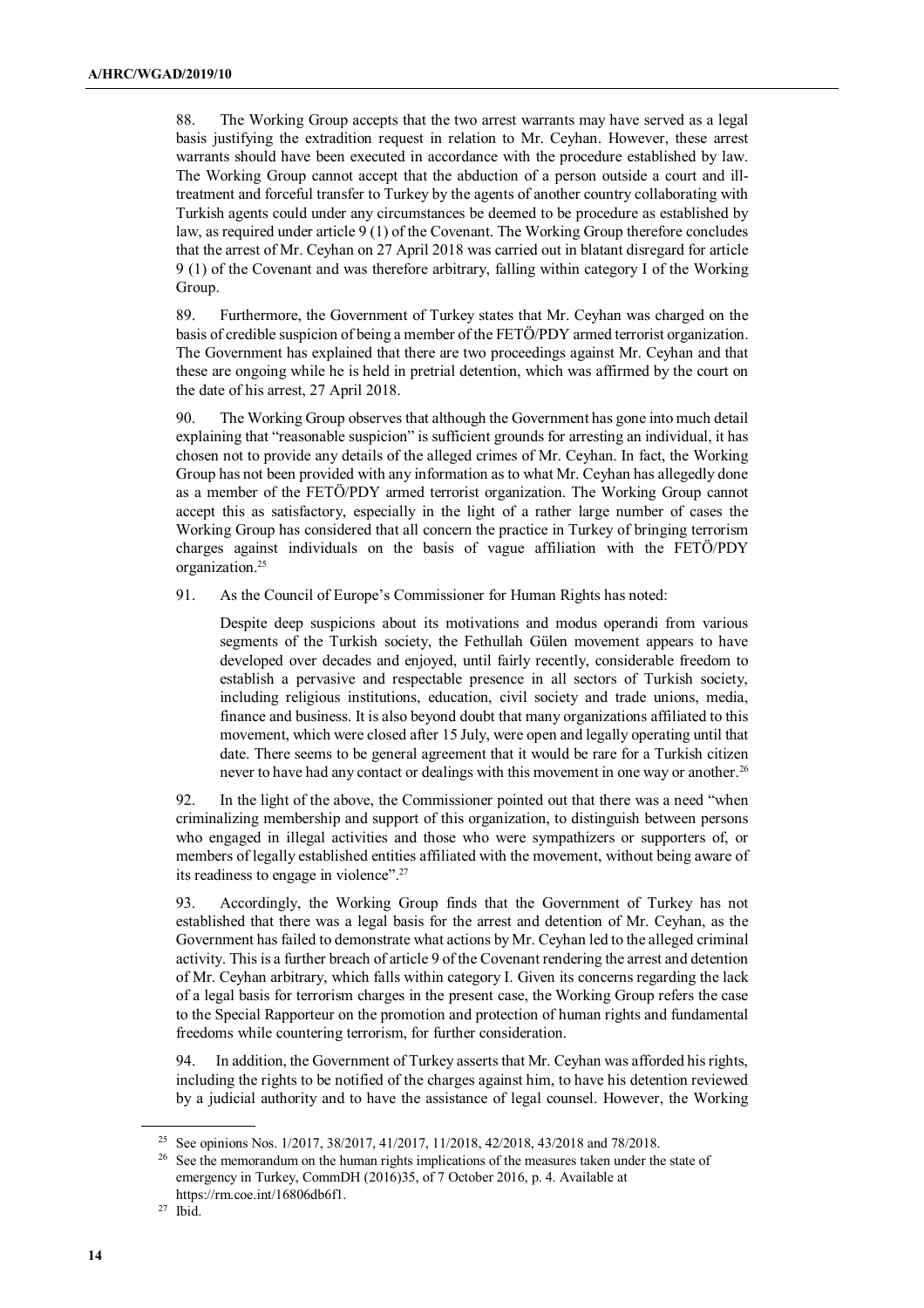Group observes that once again there is a prominent lack of detail in the response provided by the Government. Equally, the Government has argued that Mr. Ceyhan has been entitled to have 10-minute telephone calls once a week, to accept presents, to send and receive petitions and letters and to meet with his lawyer(s). However, the Government has not presented any evidence that he has actually been able to exercise any of those rights. The Working Group specifically observes that not even the name of Mr. Ceyhan's lawyer has been provided and the Government is referring to "lawyer(s)", which seemingly indicates that the Government is unsure of how many lawyers Mr. Ceyhan has.

95. The Working Group finds it striking that Mr. Ceyhan appears never to have attempted to contest any of the proceedings against him or to have protested his innocence, despite being charged with such serious criminal offences. The Working Group also wishes to emphasize that the source has alleged that the family members of Mr. Ceyhan have been unable to obtain any information regarding the legal and other conditions of Mr. Ceyhan, an allegation that the Government of Turkey has chosen not to respond to.

96. As noted earlier, the burden of proof is on the Government to provide evidence, and mere assertions that lawful procedures have been followed are not sufficient. The Working Group therefore concludes that Mr. Ceyhan is being denied his rights under article 14 of the Covenant, namely the right to prepare his defence with the assistance of counsel of his own choosing. The Working Group therefore finds his detention arbitrary, falling within category III.

97. Moreover, the Government has submitted that Mr. Ceyhan has been placed in a single cell, which he has not objected to. Once again, the Government has produced no evidence to support this, although it argues that it is not solitary confinement and that Mr. Ceyhan has not been subjected to any punishments. The Working Group must remind the Government that, according to rule 45 of the United Nations Standard Minimum Rules for the Treatment of Prisoners (the Nelson Mandela Rules), the imposition of solitary confinement must be accompanied by certain safeguards. Solitary confinement must only be used in exceptional cases as a last resort, for as short a time as possible, be subject to independent review, and be authorized by a competent authority.

98. For similar reasons to those outlined above (see para. 79) in relation to the Government of Azerbaijan, the Working Group considers that the Government of Turkey has deprived Mr. Ceyhan of his liberty on the basis of his political or other opinion, in violation of category V.

99. In the past two years, the Working Group has noted a significant increase in the number of cases brought to it concerning arbitrary detention in Turkey; the present case is the ninth that the Working Group has been seized of.<sup>28</sup> And, as mentioned above, the Working Group cannot help but notice the striking similarities between the present case and that of the Kaçmaz family which the Working Group considered recently.<sup>29</sup>

100. The Working Group welcomes the lifting of the state of emergency in Turkey in July 2018 and the revocation of derogations made from its obligations under the Covenant. However, the Working Group is aware that a large number of individuals were arrested following the attempted coup d'état of 15 July 2016, including judges and prosecutors, and that many remain in detention and are still undergoing trial. The Working Group urges the Government to resolve these cases as quickly as possible in accordance with its international human rights obligations.

101. The Working Group would welcome the opportunity to conduct a country visit to Turkey. Given that a significant period of time has passed since its last visit to Turkey, in October 2006, the Working Group considers that it is an appropriate time to conduct another visit. The Working Group recalls that the Government of Turkey issued a standing invitation to all thematic special procedure mandate holders in March 2001, and looks forward to a positive response to its country visit requests of 15 November 2016 and 8 November 2017.

<sup>28</sup> See opinions Nos. 1/2017, 38/2017, 41/2017, 11/2018, 42/2018, 43/2018 and 78/2018.

<sup>29</sup> See opinion No. 11/2018.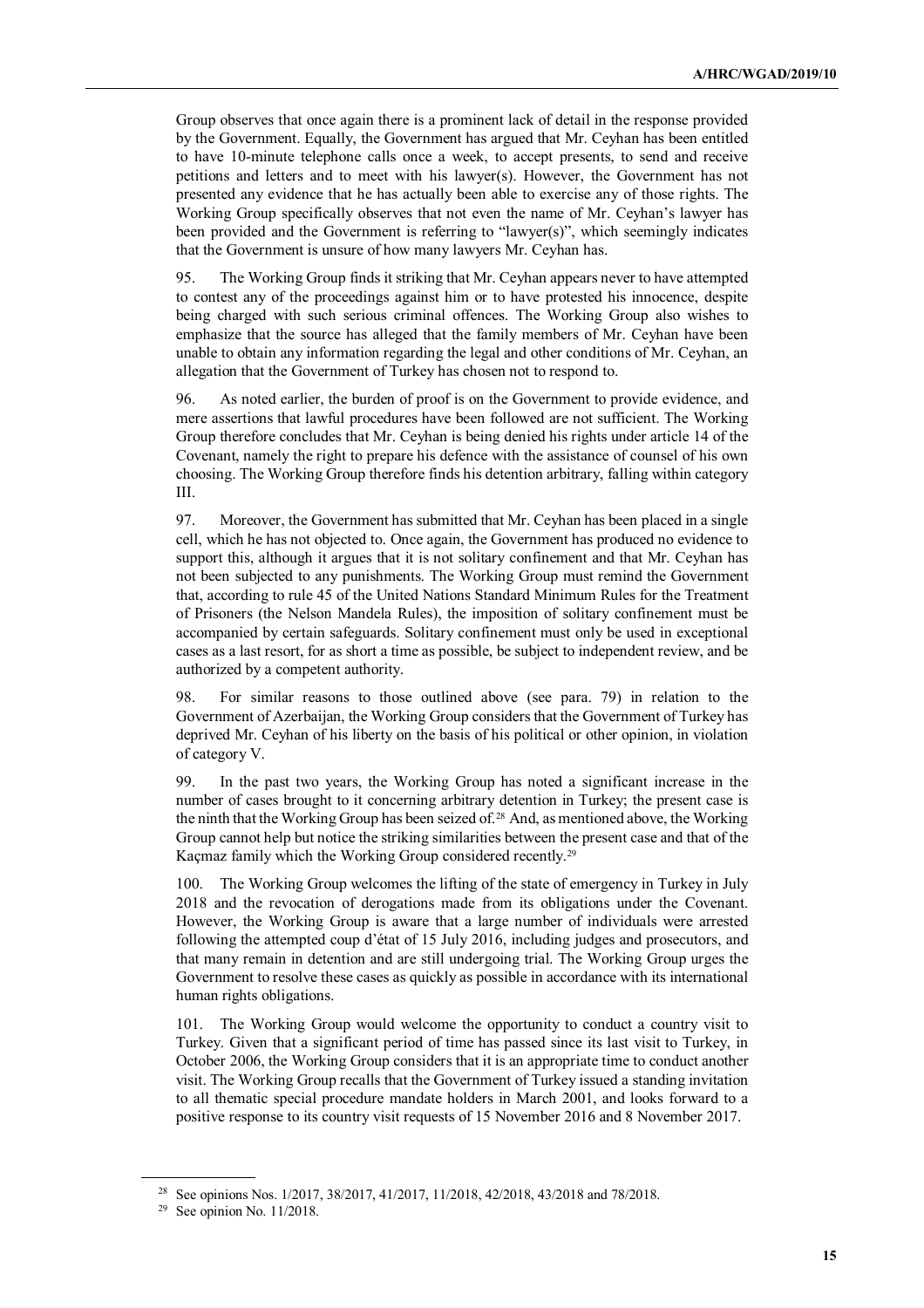## **Disposition**

102. In the light of the foregoing, the Working Group renders the following opinion.

 *In relation to Azerbaijan:* 

The deprivation of liberty of Mustafa Ceyhan, being in contravention of articles 6, 8, 9 and 10 of the Universal Declaration of Human Rights and articles 2, 9, 13, 14, 16 and 26 of the International Covenant on Civil and Political Rights, is arbitrary and falls within categories I, III and V;

 *In relation to Turkey:* 

The deprivation of liberty of Mustafa Ceyhan, being in contravention of articles 3, 7, 9, 11 and 13 of the Universal Declaration of Human Rights and articles 9, 13, 14 and 26 of the International Covenant on Civil and Political Rights, is arbitrary and falls within categories I, III and V.

103. The Working Group requests the Government of Azerbaijan and the Government of Turkey to take the steps necessary to remedy the situation of Mr. Ceyhan without delay and bring it into conformity with the relevant international norms, including those set out in the Universal Declaration of Human Rights and the International Covenant on Civil and Political Rights.

104. The Working Group considers that, taking into account all the circumstances of the case, the appropriate remedy would be (a) for the Government of Turkey to release Mr. Ceyhan immediately; and (b) for the Government of Azerbaijan and the Government of Turkey to accord Mr. Ceyhan an enforceable right to compensation and other reparations, including for the impact on his psychological integrity from having been arrested, secretly detained and deported.

105. The Working Group urges both Governments to ensure a full and independent investigation of the circumstances surrounding the arbitrary deprivation of liberty of Mr. Ceyhan and to take appropriate measures against those responsible for the violation of his rights.

106. In accordance with paragraph 33 (a) of its methods of work, the Working Group refers the present case to the Special Rapporteur on torture and other cruel, inhuman or degrading treatment or punishment and the Special Rapporteur on the promotion and protection of human rights and fundamental freedoms while countering terrorism, for appropriate action.

107. The Working Group requests the Government to disseminate the present opinion through all available means and as widely as possible.

#### **Follow-up procedure**

108. In accordance with paragraph 20 of its methods of work, the Working Group requests the source and both Governments to provide it with information on action taken in follow-up to the recommendations made in the present opinion, including:

- (a) Whether Mr. Ceyhan has been released and, if so, on what date;
- (b) Whether compensation or other reparations have been made to Mr. Ceyhan;

(c) Whether an investigation has been conducted into the violation of Mr. Ceyhan's rights and, if so, the outcome of the investigation;

(d) Whether any legislative amendments or changes in practice have been made to harmonize the laws and practices of Azerbaijan and Turkey with its international obligations in line with the present opinion;

(e) Whether any other action has been taken to implement the present opinion.

109. The Governments are invited to inform the Working Group of any difficulties they may have encountered in implementing the recommendations made in the present opinion, and whether further technical assistance is required, for example through a visit by the Working Group.